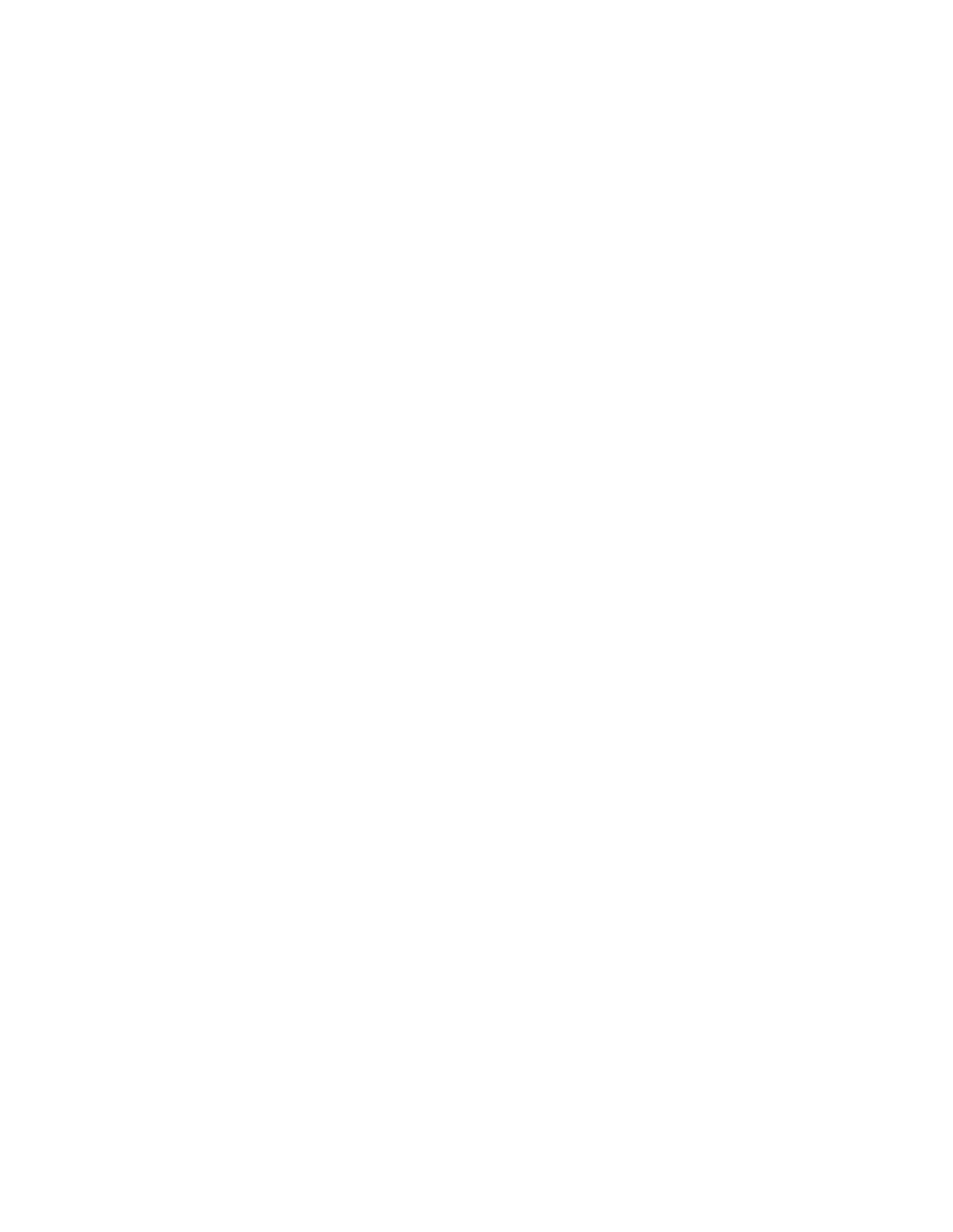## **TABLE OF CONTENTS**

| I.      | Introduction                                                                                   | $\mathbf{1}$ |
|---------|------------------------------------------------------------------------------------------------|--------------|
| П.      | <b>Export Controls</b>                                                                         | $\mathbf{2}$ |
| Ш.      | International Cooperation on Military Trade                                                    | 5            |
| IV.     | <b>Military Export Statistics</b>                                                              | $\tau$       |
| V.      | Data Interpretation Notes                                                                      | 8            |
| Table 1 | <b>Summary Statistics</b>                                                                      | 9            |
| Table 2 | Summary of Export Permits by Export Control List<br>$Group-2015$                               | 10           |
| Chart 1 | Exports to destinations categorized by<br>Human Development Index (HDI level)                  | 11           |
| Chart 2 | Exports to destinations categorized by<br>Defence Relationship                                 | 11           |
| Table 3 | Canada's Top 12 Destinations for Military Goods and Technology                                 | 12           |
| Table 4 | Exports of Military Goods and Technology by Destination                                        | 12           |
| Table 5 | Group 2 of Canada's Export Control List                                                        | 16           |
| Table 6 | Exports of Military Goods and Technology by Export Control List<br>Item                        | 18           |
| Table 7 | Exports of Military Goods and Technology by Destination and<br><b>Export Control List Item</b> | 19           |
| Table 8 | <b>Country Lists</b>                                                                           | 32           |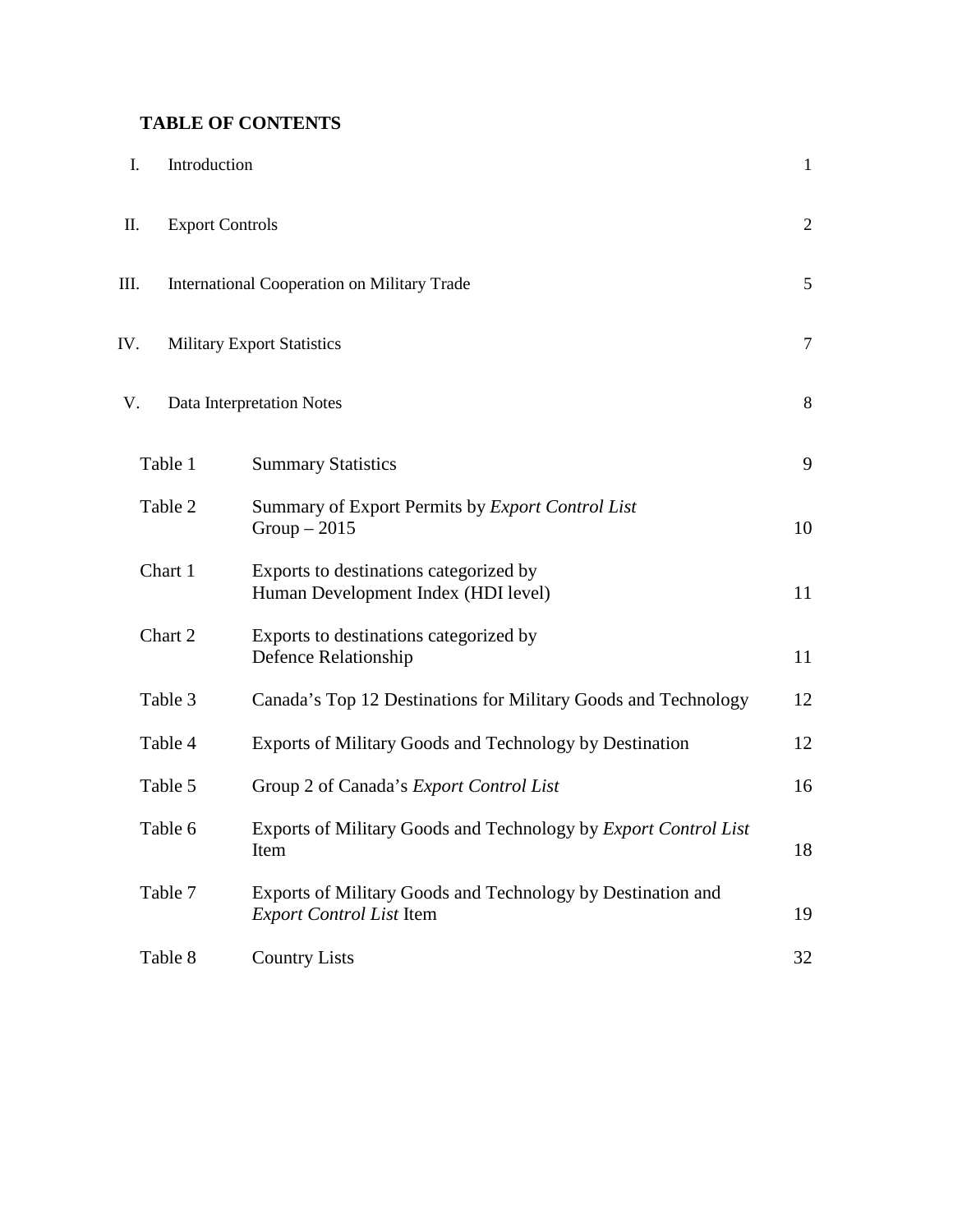## **I. INTRODUCTION**

The 2015 Report on the Export of Military Goods from Canada is a voluntary report tabled in the Parliament of Canada to increase the transparency of Canadian arms exports. This Report has been produced since 1990. The last edition covered 2014 and was tabled in Parliament alongside this report.

Data for this Report is assembled following the end of the calendar year, and verified against information received from Canadian industry.

Data covering Canadian exports of military goods is also captured in two other key reports: the Annual Report on the Administration of the *Export and Import Permits Act* which is tabled in Parliament (a legal requirement of the *Act*); and Canada's submission to the United Nations Register of Conventional Arms (UNCAR).

### **Summary of Key Data**

For the 2015 calendar year, Canada's total exports permitted under the E*xport and Import Permits Act*<sup>[1](#page-3-0)</sup> of military goods and technology amounted to approximately \$676 million.

The major share (\$503.6 million or 79.4%) went to member countries of the North Atlantic Treaty Organization (NATO) or other countries included on Canada's *Automatic Firearms Country Control List* (AFCCL).

• The United Kingdom was the largest export destination outside of the United States in 2015, receiving approximately \$100 million in military exports (accounting for 14.8% of the total value of military exports).

• Saudi Arabia was the second largest destination of Canadian military exports in 2015, receiving \$95.6 million in military exports (accounting for 14.1% of Canadian military exports).

Seven NATO countries were in the top twelve destinations for the same period: the United Kingdom, Germany, France, Belgium, Netherlands, Spain and Italy.

• Hong Kong and Algeria, the fourth and eighth-largest destinations for Canadian military exports respectively, were the only non-NATO and non-AFCCL countries in the top twelve.

<span id="page-3-0"></span> $<sup>1</sup>$  Note that due to long-standing bilateral agreements between Canada and the United States, most exports of military goods and</sup> technology move between our two countries permit free. Therefore, Canadian exports to the United States are not captured by the statistics contained in this Report.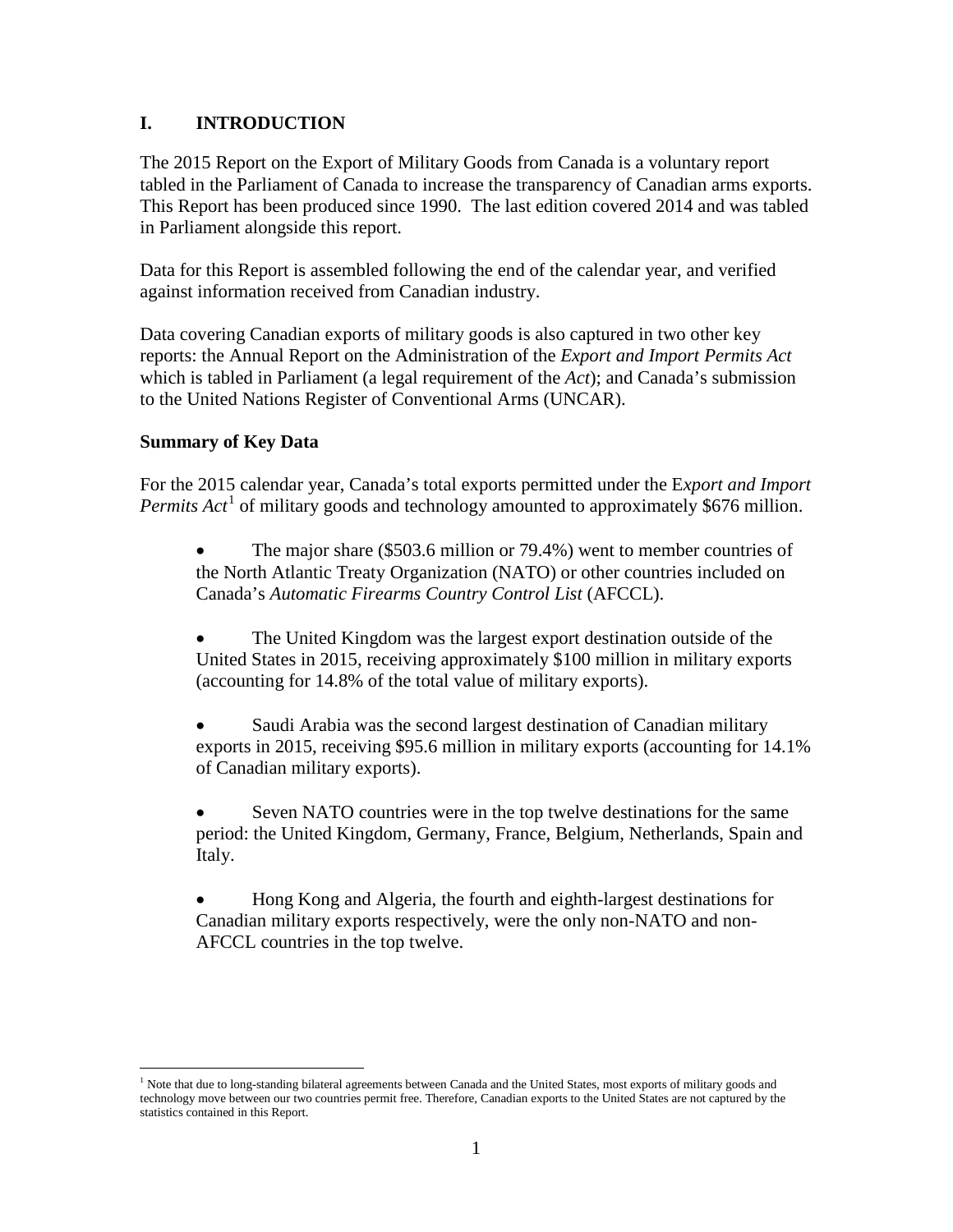### **II. EXPORT CONTROLS**

Canada's export controls are rigorous and in line with those of our principal allies and partners in the major export controls regimes. A key priority of Canada's foreign policy is the maintenance of peace and security. To this end, the Government of Canada strives to ensure that, among other policy goals, Canadian exports are not prejudicial to peace, security or stability in any region of the world or within any country.

This policy is implemented primarily through Canada's system of export controls, as authorized by the *Export and Import Permits Act* (EIPA). This law requires those who wish to export from Canada any items included on the *Export Control List* to obtain, prior to shipment, an export permit issued by Global Affairs Canada. [2](#page-4-0) The *Export Control List* includes military, dual-use, and strategic goods and technology, all United States-origin goods and technology, and a limited number of items that are controlled for economic reasons or further to Canada's international trade agreements.

#### **Military Goods and Technology**

The military goods and technology described in this report are those included in Group 2 ("Munitions List") of the *Export Control List*. Items listed in Group 2 are "specially designed or modified for military use."

The Group 2 (Munitions List) goods and technologies include such items as ground vehicles, firearms, ammunition, imaging equipment, etc. made specifically for military use (a full list of these items is included in Table 5). Other controlled items appearing elsewhere on the *Export Control List* (such as dual-use and strategic items) are not featured in this report as they are not specially designed for military use.

Canada prohibits the export of arms and related materiel to countries that are under United Nations Security Council arms embargos via the *United Nations Act*, and also has autonomous sanctions in place against specific countries under the *Special Economic*  Measures Act<sup>[3](#page-4-1)</sup>, which prohibit the export of specific goods and technology to those countries and/or to listed individuals and entities within those countries.

Canada also prohibits the sale of automatic firearms to countries that are not on Canada's *Automatic Firearms Country Control List* as established under the authority of the EIPA*.*  Furthermore, the EIPA also provides for an *Area Control List*, which is a list of countries to which the Governor-in-Council deems it necessary to control the export or transfer of any goods or technology. Export permits are normally issued only for those goods and technology that respond to humanitarian needs or circumstances. Currently, only two countries – Belarus and North Korea – are listed on the *Area Control List*.

<span id="page-4-0"></span><sup>&</sup>lt;sup>2</sup> More information about Canada's export controls, including the publication A Guide to Canada's Export Controls, which contains the *Export Control List*, can be found on the Internet at www.exportcontrols.gc.ca.

<span id="page-4-1"></span><sup>&</sup>lt;sup>3</sup> More information about economic sanctions imposed by Canada, including arms embargoes against a number of countries, can be found on the Internet at www.international.gc.ca/sanctions/countries-pays/index.aspx?lang=eng.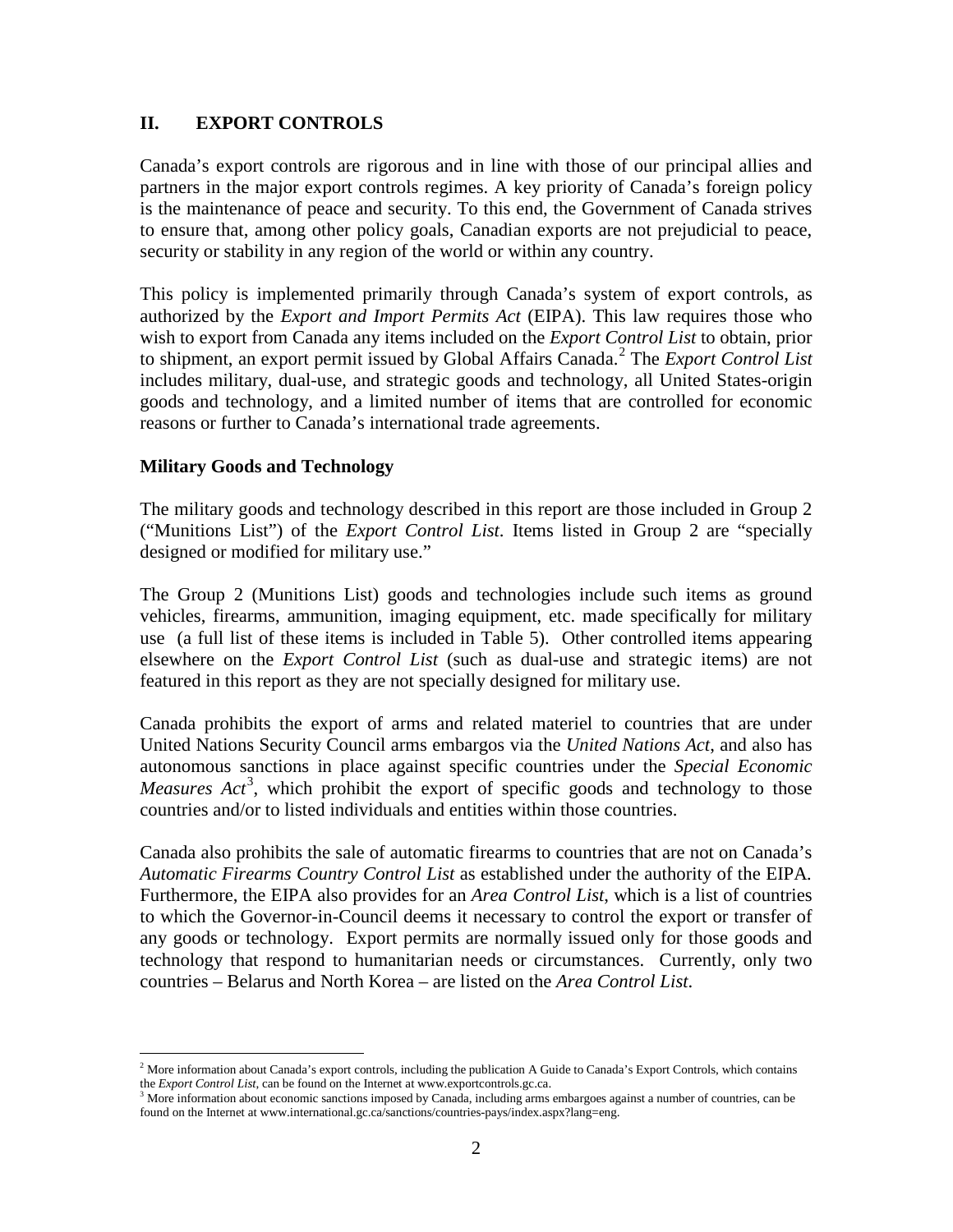Under export control policy guidelines approved in 1986 by Cabinet, Canada closely controls the export of military goods and technology to countries:

- that pose a threat to Canada and its allies;
- that are involved in or under imminent threat of hostilities:
- that are under United Nations Security Council sanctions; or
- whose governments have a persistent record of serious violations of the human rights of their citizens, unless it can be demonstrated that there is no reasonable risk that the goods might be used against the civilian population.

Additional policy goals of Canada's overall export controls regime include:

- ensuring that exports do not contribute to the development of nuclear, biological or chemical weapons of mass destruction, or of their delivery systems; and
- ensuring that exports are consistent with existing economic sanction provisions.

Once an application to export goods or technology has been received, it is reviewed against these criteria, which may include wide-ranging consultations among geographic, human rights, international security and defence-industry experts at Global Affairs Canada (including at Canada's overseas diplomatic missions), the Department of National Defence and, as necessary, other government departments and agencies. Through such consultations, export permit applications are assessed for their consistency with Canada's foreign and defence policies. Regional peace and stability, including civil conflict and human rights, as well as the possibility of unauthorized transfer or diversion of the exported goods and technology, are actively considered.

A key consideration in the review of each application is the end-use and end-user of the exported article. Careful attention is paid to end-use documentation in an effort to ensure that the export is intended for a legitimate end-user and will not be diverted to ends that could threaten the security of Canada, its allies or civilians.

Military goods and technology listed in Group 2 of the *Export Control List* generally are exported for one of the following purposes:

- sales to military and, in some cases, police forces or other government agencies;
- sales of parts and components for the production of new goods;
- repairs of military equipment in Canada for foreign customers, and shipments of spare parts; and
- sales to private individuals (sales of, non-restricted or restricted firearms).<sup>[4](#page-5-0)</sup>

Canada's defence industry makes a valuable contribution to the nation's prosperity and employs tens of thousands of Canadians. It develops high-technology products and is closely integrated with counterparts in allied countries.

<span id="page-5-0"></span> <sup>4</sup> Subsection 84(1) of the *Criminal Code* provides definitions of "non-restricted firearm" and "restricted firearm".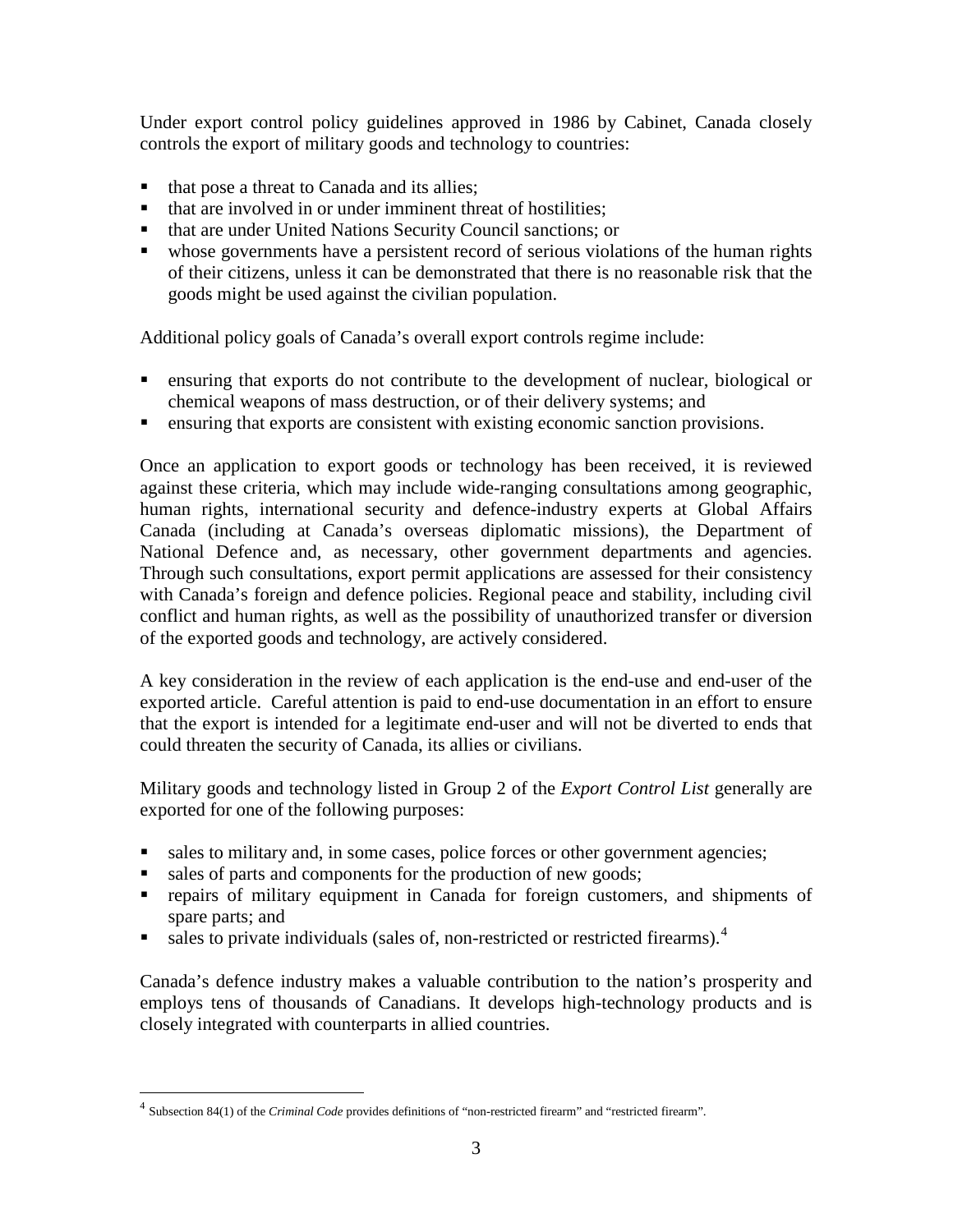Canada's export controls are based on our participation in the four major export control multilateral regimes, as explained further in section III. Canada's export controls are not intended to hamper legitimate trade but seek to balance the economic and commercial interests of Canadian business with the national interest of Canada. Canada's defence industry provides the Canadian Forces, as well as the armed forces of our allies and partners, with the equipment, munitions and spare parts necessary to meet operational needs.

#### **Notes on the Export of Firearms**

Most firearms exports from Canada are intended for sporting or other recreational use and are not for military use. Steps are taken to ensure that items are not diverted into the illegal arms trade or used to fuel local violence. Canadian diplomatic missions and other sources may provide information about destination countries' firearms control laws, procedures and enforcement practices, and are often called upon to validate import permits and licenses, end-user assurances, and consignee information. Where concerns exist about a proposed export, the application may be referred to the Minister of Foreign Affairs for decision.

Certain prohibited firearms, weapons, devices, or components thereof that are included on the *Export Control List* may be exported only to countries listed on the *Automatic Firearms Country Control List* and then only to consignees that are government entities or are authorized by government entities.<sup>[5](#page-6-0)</sup>

In order for a country to be added to the *Automatic Firearms Country Control List,*  Canada must have concluded an inter-governmental defence, research, development and production arrangement with that country. In 2014, three new countries were added to the *Automatic Firearms Country Control List*: Chile, Peru and the Republic of Korea (South Korea). The full list of countries on the *Automatic Firearms Country Control List* may be found in Table 6.

<span id="page-6-0"></span> <sup>5</sup> Subsection 84(1) of the *Criminal Code* provides definitions of "prohibited firearm", "prohibited weapon" and "prohibited device".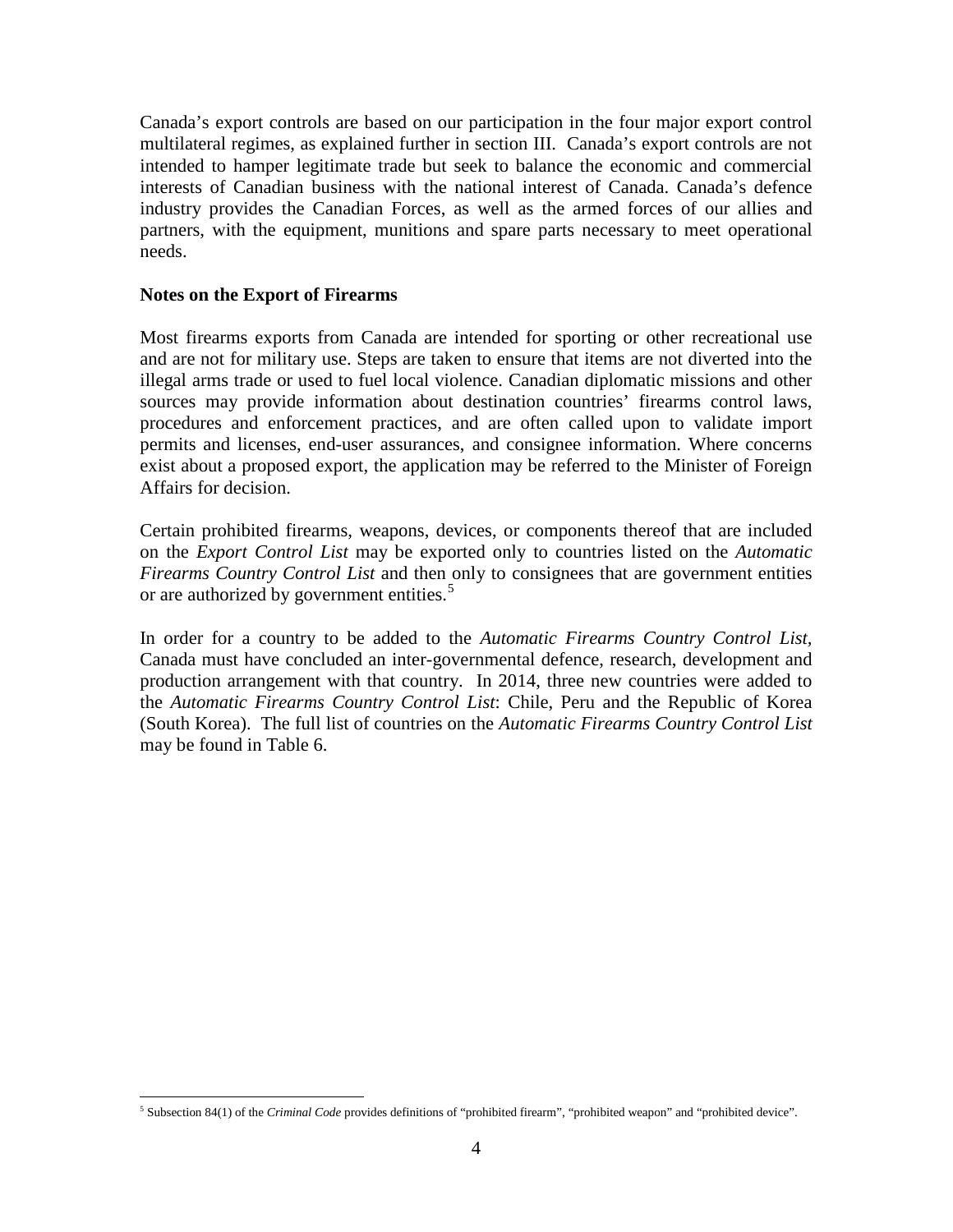#### **III. INTERNATIONAL COOPERATION ON MILITARY TRADE**

Multilateral action is an important means of promoting international peace and security. Canada supports and participates in a range of arms control and non-proliferation activities, working closely with like-minded countries.<sup>[6](#page-7-0)</sup>

#### **Wassenaar Arrangement**

Most items have been included on the *Export Control List* because of Canada's commitments to like-minded countries that participate in multilateral export control regimes or because of Canada's obligations as a signatory to international agreements that seek to control and monitor the movement of sensitive goods and technology.

The control regime that deals with the military goods and technology covered in Group 2 of the *Export Control List* is the Wassenaar Arrangement on Export Controls for Conventional Arms and Dual-Use Goods and Technologies, [7](#page-7-1) founded in 1996. The "Initial Elements" define the objectives of the Arrangement as, inter alia:

*"to contribute to regional and international security and stability, by promoting transparency and greater responsibility in transfers of conventional arms and dual-use goods and technologies, thus preventing destabilising accumulations."*

Through national policies, the 41 Participating States seek to ensure that transfers of items covered by the common control lists do not contribute to the development or enhancement of military capabilities that have the potential to undermine regional and global security and stability. Participating States also commit to take every precaution to ensure that such goods and technologies are not diverted to illegitimate end-uses.

#### **United Nations Register of Conventional Arms**

Canada continues to actively promote greater transparency in the trade of conventional arms. In 1991, Canada was a founding contributor to the United Nations Register of Conventional Arms (UNCAR), to which governments voluntarily supply data on unit number of imports and exports of seven major categories of conventional weapon systems.<sup>[8](#page-7-2)</sup> The annually updated Register makes a significant contribution to transparency, confidence-building and enhanced global security. Each year since the inception of the Register, more than 90 governments on average have made submissions to it; of these, about 70 have done so consistently, including Canada. As a result, the Register has become an important and authoritative source of information.

Canada is also one of a growing number of countries that voluntarily submit data to the Register on military holdings and on procurement through national production. This information goes beyond the minimum currently required by the United Nations.

 $6$  More information about Canada's non-proliferation policies can be found on the Internet at www.international.gc.ca/arms-armes.

<span id="page-7-0"></span> $7$  More information about the Wassenaar Arrangement can be found on the Internet at www.wassenaar.org.

<span id="page-7-2"></span><span id="page-7-1"></span><sup>&</sup>lt;sup>8</sup> More information about the United Nations Register of Conventional Arms can be found on the Internet at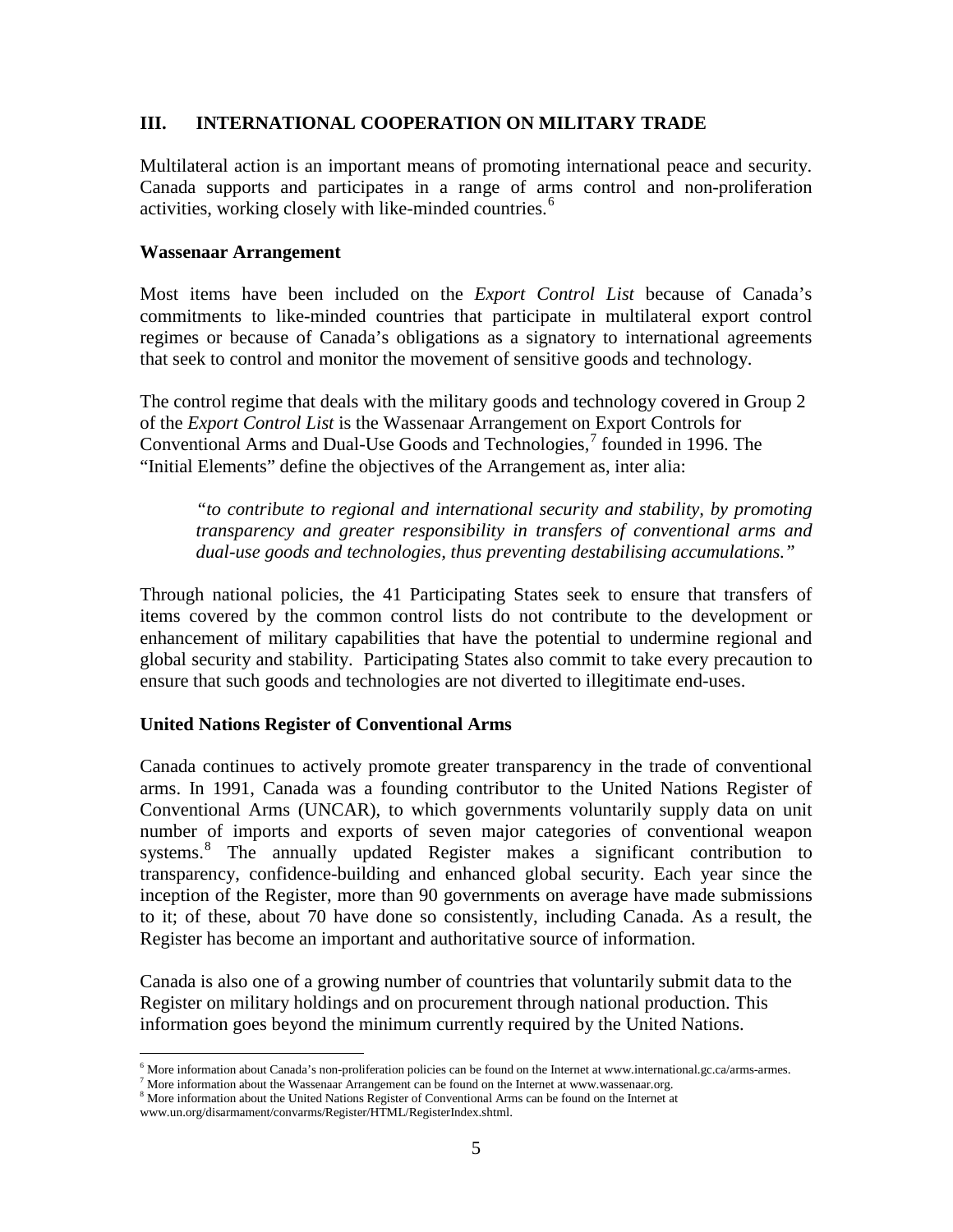Canada's submission to UNCAR is available on the Internet at: [www.un.org/d](http://www.un.org/)isarmament/convarms/Register/

### **Trade in Small Arms and Light Weapons**

Canada, in cooperation with like-minded partners, is looking at ways to address the problem of illicit small-arms proliferation, which can undermine security and development efforts and contribute to human suffering. Canada has adopted an integrated approach, addressing the arms-control, crime-prevention and peace-building dimensions of the issue at all levels. Such an approach targets supply and transit issues, and seeks to cope with post-conflict surplus stocks and reduce the demand for weapons.

Canada promotes measures designed to achieve transparency in legal transfers of small arms and light weapons. Aspects under review include codes of conduct and transparency initiatives. Canada's own procedures are strict and seek to ensure a high level of control over exports of small arms.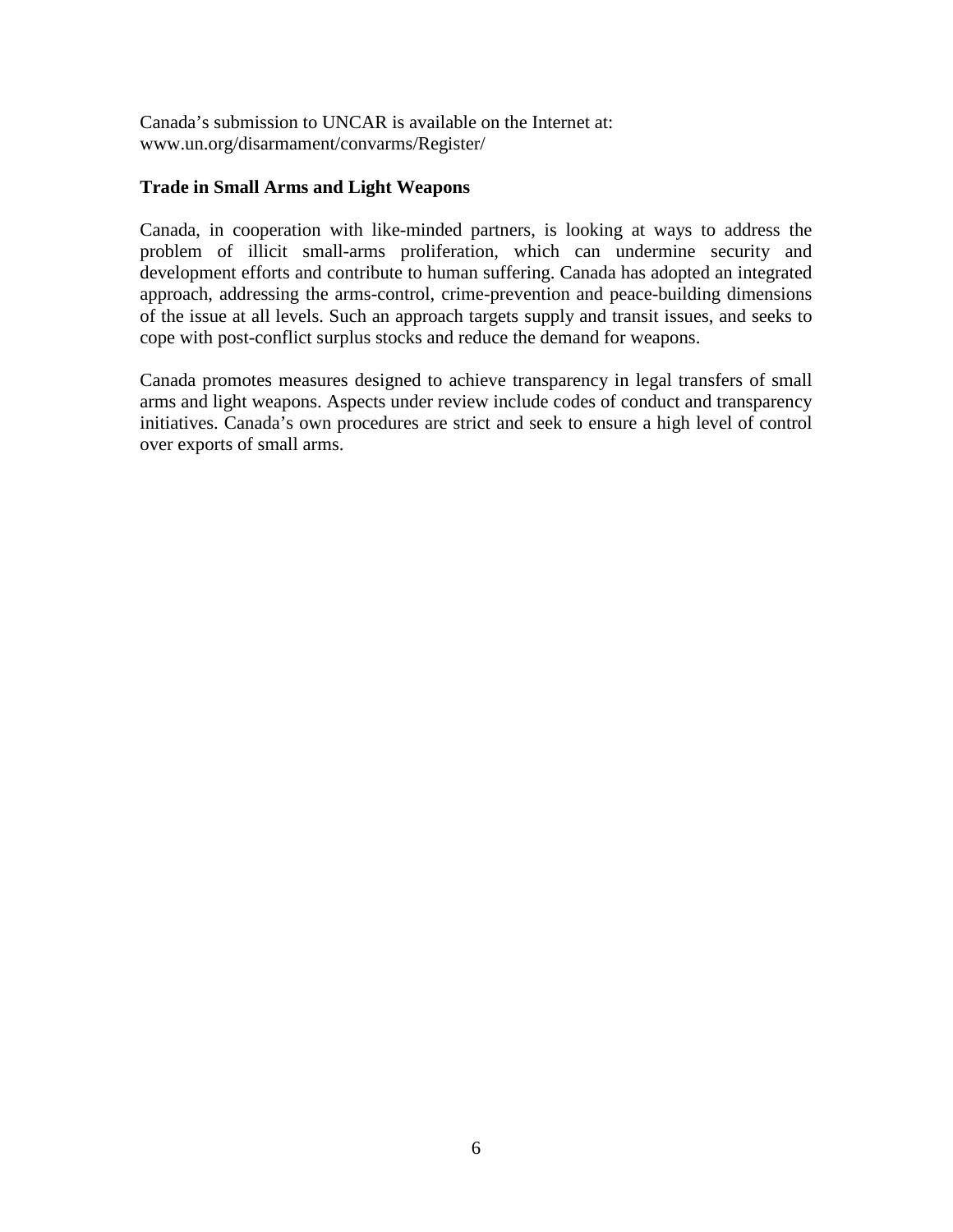## **IV. MILITARY EXPORT STATISTICS**

The statistics contained in this Report are obtained from utilization reports which must be provided to Global Affairs Canada as a condition of using export permits for military goods and technology. These reports include the country of destination, a description of the goods exported, their quantity and their value in Canadian dollars.

Please note that further details related to export transactions (for example, names of exporting companies, financial values of individual contracts and transactions, and details of the specific technologies being exported) are protected due to the commercially confidential nature of such information.

Export controls apply to all foreign destinations. However, due to close and long-standing military cooperation with the United States, including the integrated nature of North America's defence industry, permit exemptions apply to most Group 2 exports destined for final use in that country. Statistics related to exports of military goods and technology to the United States therefore are not reported here.

Data on Canadian military exports may be available from other sources such as Statistics Canada. It should be noted that these figures are derived from data collected by the Canada Border Services Agency based on the Harmonized Commodity Description Coding System (HS), and may include non-military goods such as commercial computers, civil-certified aircraft, guns and ammunition designed exclusively for industrial uses, such as the lighting of gas flares at oil wells, or other civilian equipment. Since there is no direct correlation between the commodity codes used by Statistics Canada and the *Export Control List* numbers, and because each source uses different methods of data collection, a meaningful comparison of the information from these sources is extremely difficult.

An internationally accepted standard for statistics on worldwide military trade is UNCAR (described above). However, the Register limits itself to the number of exported units of complete weapon systems and does not include parts, components or the wide assortment of non-lethal support systems (such as radar equipment, simulators and software designed for military use, etc.) that make up the majority of Canada's military exports.

Global Affairs Canada also produces an Annual Report to Parliament on the "Administration of the *Export and Import Permits Act*," which is a statutory requirement in the Act. This Report provides an overview of permit data (including for Group 2 items) and service standards, which also includes Group 2 (Munitions List) permits. Following tabling in Parliament, this Report is also available on the Global Affairs Canada website.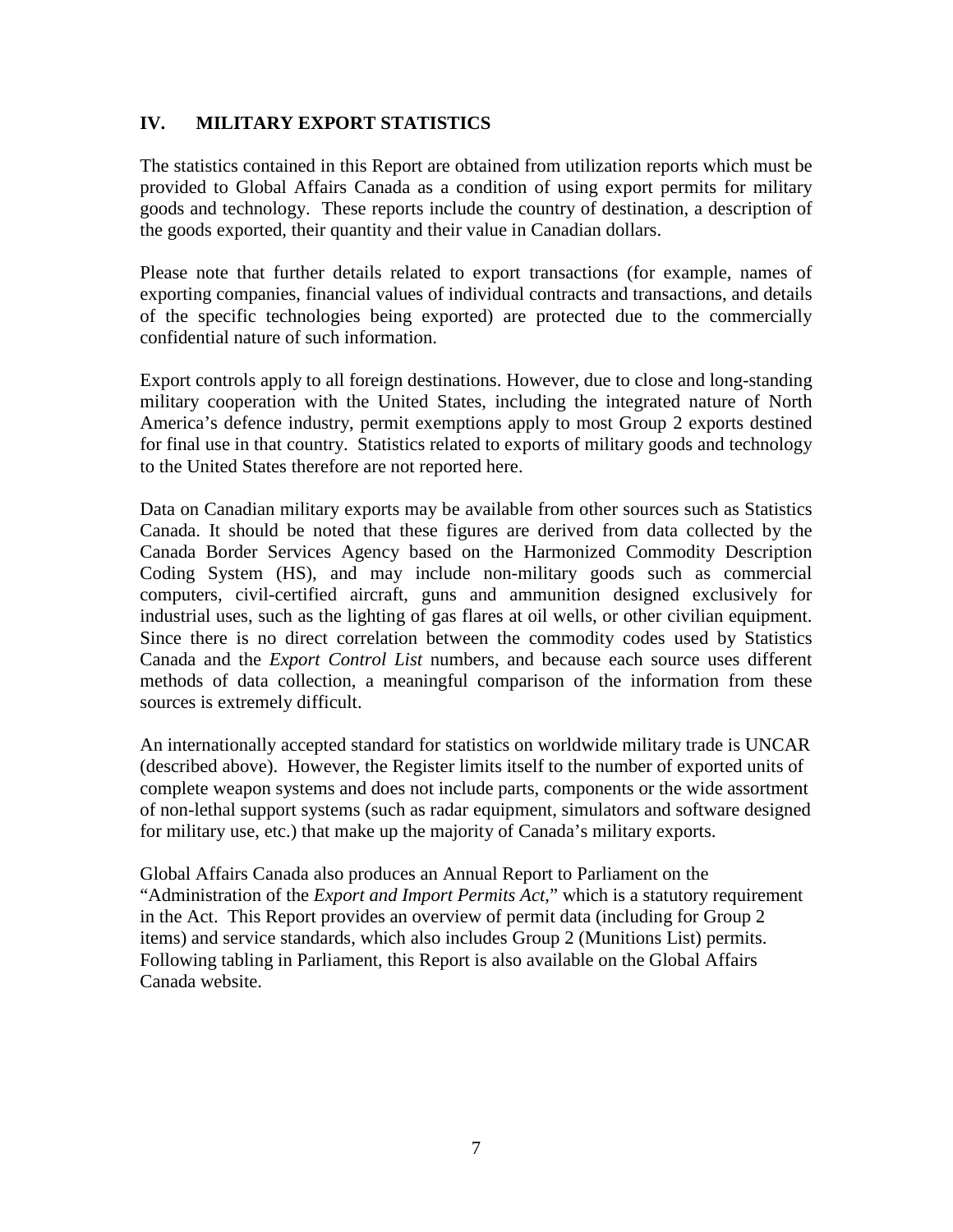# **DATA INTERPRETATION NOTES**

The following data interpretation notes apply to Tables 3, 4, 6 and 7:

i) Procurement contracts awarded by governments may have very high values and extended delivery schedules; a single contract may account for a large share of total military exports in a given year. Major changes in totals from one year to another may be explained by the beginning or end of a small number of large contracts.

ii) The tables do not report exports of military goods to the United States, which are roughly estimated to account for over half of Canada's exports of military goods and technology each year.

iii) The *Export Control List* (ECL) item numbers used in Tables 6 and 7 are explained with illustrative examples in Table 5. The full ECL, which consists of detailed descriptions of all goods and technology controlled under the *Export and Import Permits Act*, can be found in "A Guide to Canada's Export Controls", which is available on the Internet at www.exportcontrols.gc.ca.

iv) Table 4 reports annual values of total exports of military goods and technology by destination country. Table 6 breaks down the value of exports to individual countries according to the ECL item number. However, the sum total of exports by ECL item number to an individual country calculated from Table 6 may not equal the total value of exports to that destination reported in Table 4: since goods or technology included in a single export permit may be classified under multiple ECL item numbers, Tables 6 and 7 contain some double-counting.

v) Table 7 indicates a number of very low-value exports of "technology" controlled under item 2-22 of the ECL. Exports of this nature often cannot easily be quantified. For this reason, "lots" rather than unit quantities are commonly used where exports of technology may be transferred via different intangible means. For zero-value technology transactions, a nominal value (e.g., \$1 to \$50) is assigned. The inclusion of such data within the Military Report is consistent with past practice.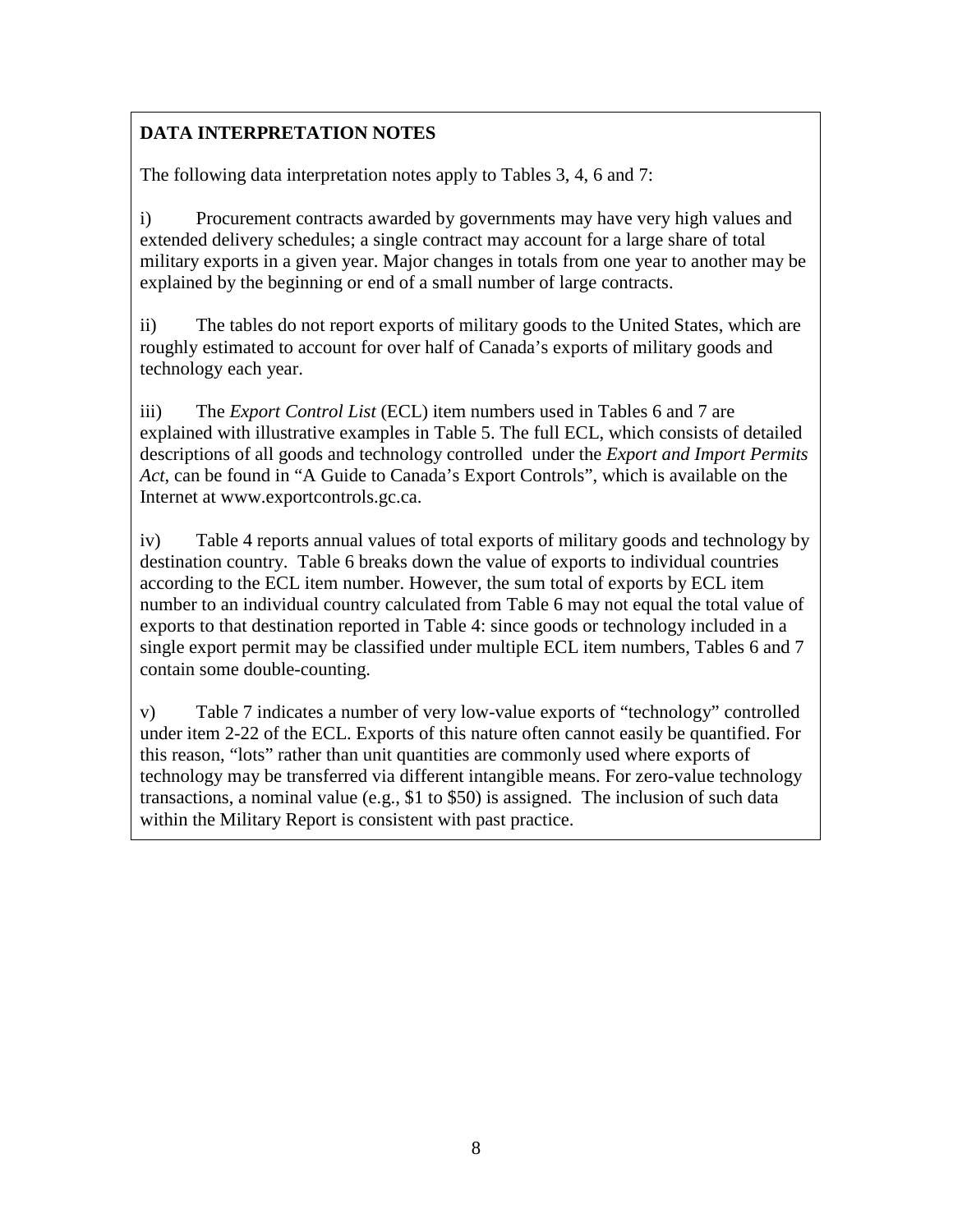|                                                                                                | <b>Value</b>  | Percentage |  |
|------------------------------------------------------------------------------------------------|---------------|------------|--|
| Total exports of military goods and<br>technology <sup>9</sup>                                 | \$676,431,004 | 100%       |  |
| <b>Exports to destinations categorized by Human Development Index (HDI) level<sup>10</sup></b> |               |            |  |
| Very High HDI countries                                                                        | \$562,328,882 | 83.1%      |  |
| High HDI countries                                                                             | \$82,400,846  | 12.2%      |  |
| Medium HDI countries                                                                           | \$26,660,609  | 3.9%       |  |
| Low HDI Countries                                                                              | \$4,575,647   | 0.7%       |  |
| Not HDI Ranked                                                                                 | \$465,019     | 0.1%       |  |
| Exports to destinations categorized by defence relationship                                    |               |            |  |
| NATO <sup>11</sup>                                                                             | \$299,935,144 | 59.3%      |  |
| Non-NATO AFCCL <sup>12</sup>                                                                   | \$203,652,690 | 20.1%      |  |
| Other                                                                                          | \$172,843,170 | 20.6%      |  |

**Table 1: Summary Statistics - 2015**

<span id="page-11-1"></span><span id="page-11-0"></span> $9$  Exports to the United States are not included in this report. Please see data interpretation notes.<br><sup>10</sup> Categories are based on the 2015 Human Development Index as presented in the UN Development Programme Human Development Report 2015.

<span id="page-11-3"></span><span id="page-11-2"></span><sup>&</sup>lt;sup>11</sup> A list of member countries of the North Atlantic Treaty Organization (NATO) is presented in Table 8. <sup>12</sup> A list of countries on the *Automatic Firearms Country Control List* (AFCCL) is presented in Table 8.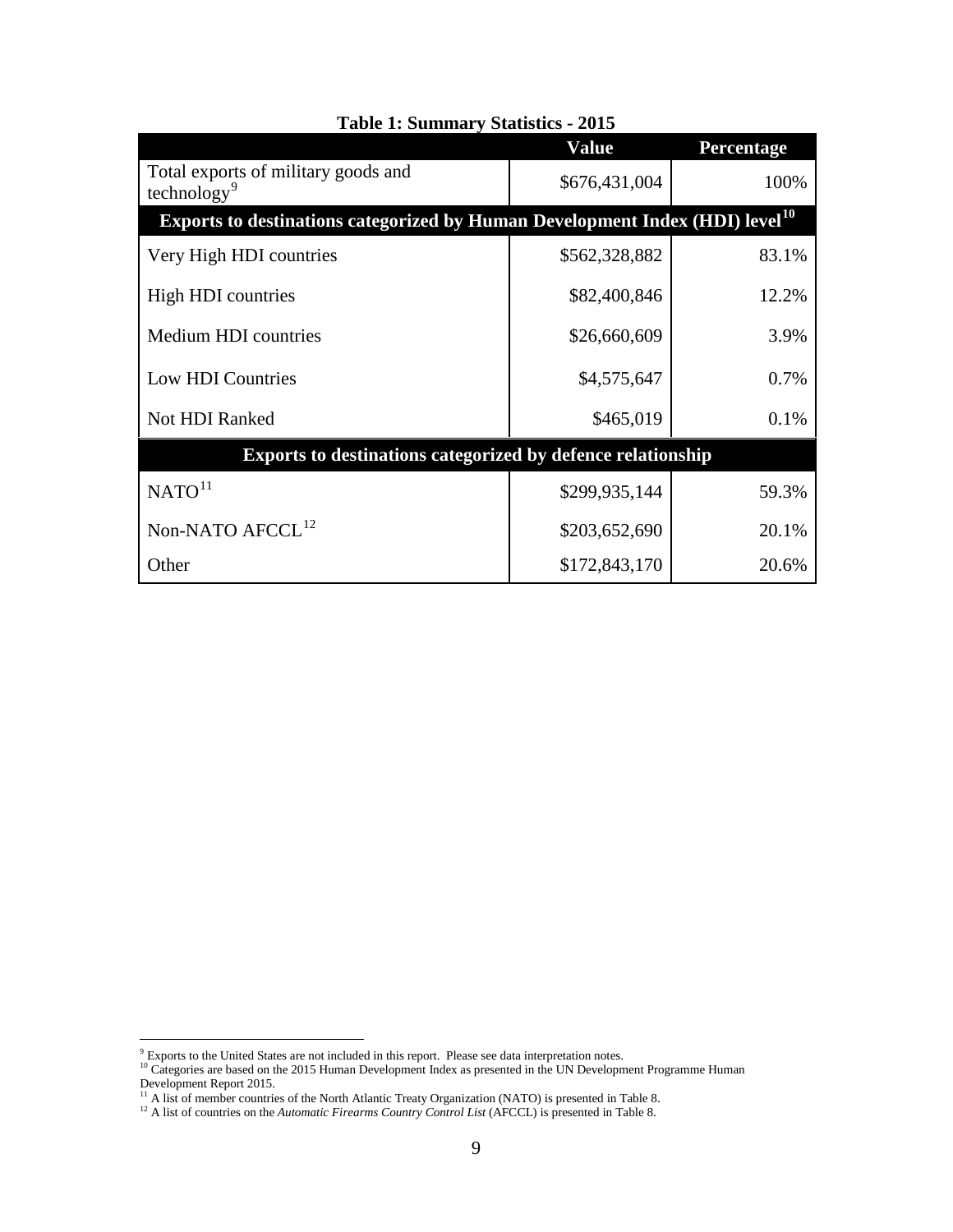|                                                                               | <b>Issued</b> | <b>Returned</b><br>without action | Withdrawn        | <b>Denied</b>    |
|-------------------------------------------------------------------------------|---------------|-----------------------------------|------------------|------------------|
| Group 1<br>(Dual-Use List)                                                    | 2,202         | 86                                | 41               | $\overline{2}$   |
| Group <sub>2</sub><br>(Munitions List)                                        | 3,391         | 168                               | 80               | $\overline{4}$   |
| Group 3<br>(Nuclear Non-<br>Proliferation List)                               | 128           | 6                                 | $\overline{2}$   | $\boldsymbol{0}$ |
| Group 4<br>(Nuclear-Related<br>Dual-Use List)                                 | 113           | 3                                 | $\mathbf 1$      | $\boldsymbol{0}$ |
| Group 5<br>(Miscellaneous<br>Goods and<br>Technology)                         | 187           | 11                                | 40               | $\overline{2}$   |
| Group 6<br>(Missile<br>Technology<br>Control Regime<br>List)                  | 98            | 5                                 | $\boldsymbol{0}$ | $\boldsymbol{0}$ |
| Group 7<br>(Chemical and<br>Biological<br>Weapons Non-<br>Proliferation List) | 43            | $\overline{4}$                    | $\overline{2}$   | $\boldsymbol{0}$ |
| Others                                                                        | 125           | 100                               | 218              | $\boldsymbol{0}$ |
| Totals                                                                        | 6,287         | 383                               | 384              | 8                |

**Table 2: Summary of Export Permits by Export Control List Group - 2015[13](#page-12-0)**

<span id="page-12-0"></span><sup>&</sup>lt;sup>13</sup> Data for this table is taken from the "Annual Report to Parliament on the Administration of the *Export and Import Permits Act*." The information for this table is drawn from the Export Controls Online (EXCOL), an online database used to process export permit applications. The information on EXCOL is not publically available. Unlike the information presented throughout the report, which only covers Group 2 items, this table covers all control groups; Group 2 is highlighted.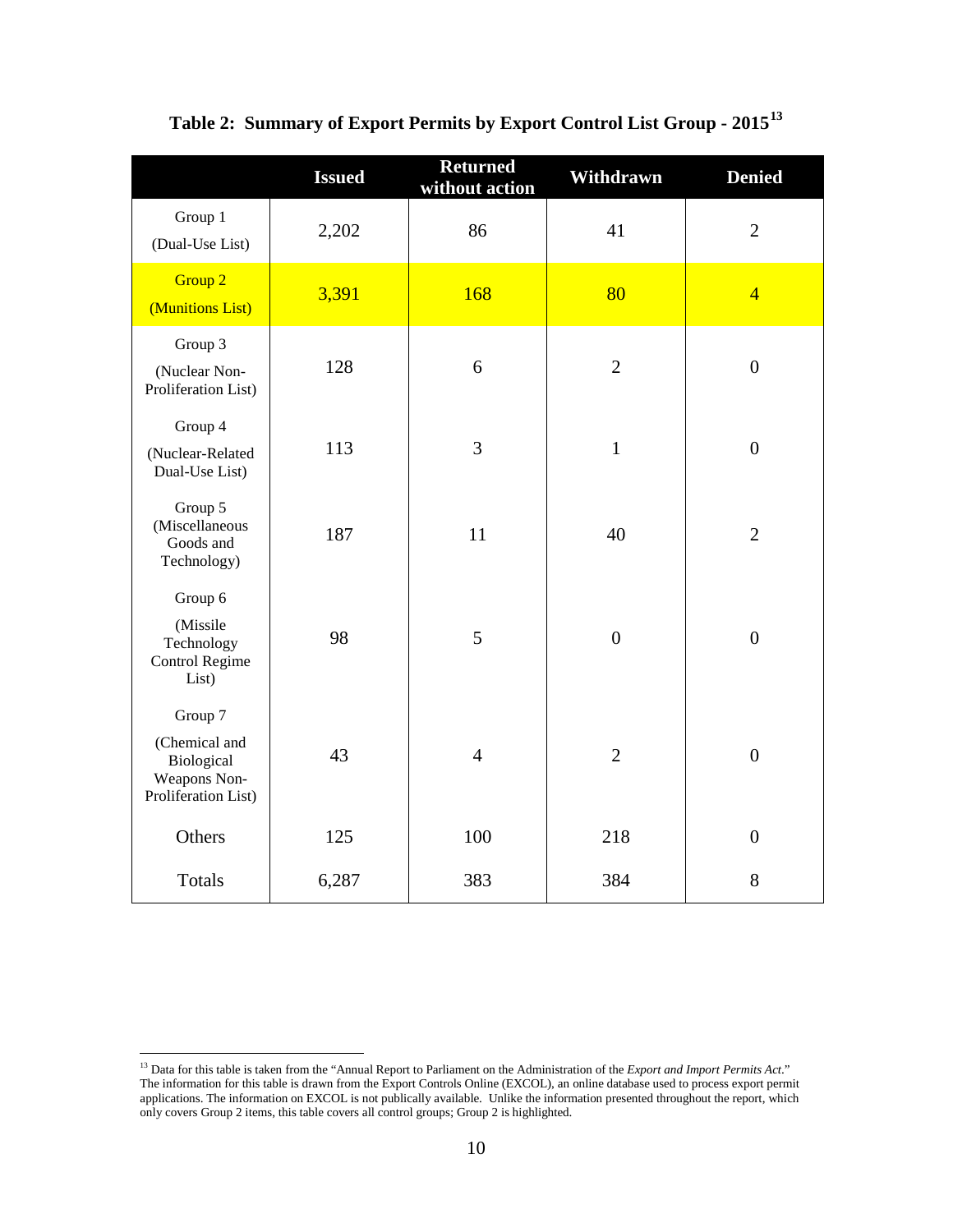

**[<sup>15</sup>](#page-13-1)**

<span id="page-13-1"></span><span id="page-13-0"></span><sup>&</sup>lt;sup>14</sup> Exports to the United States are not included in this report. Please see data interpretation notes.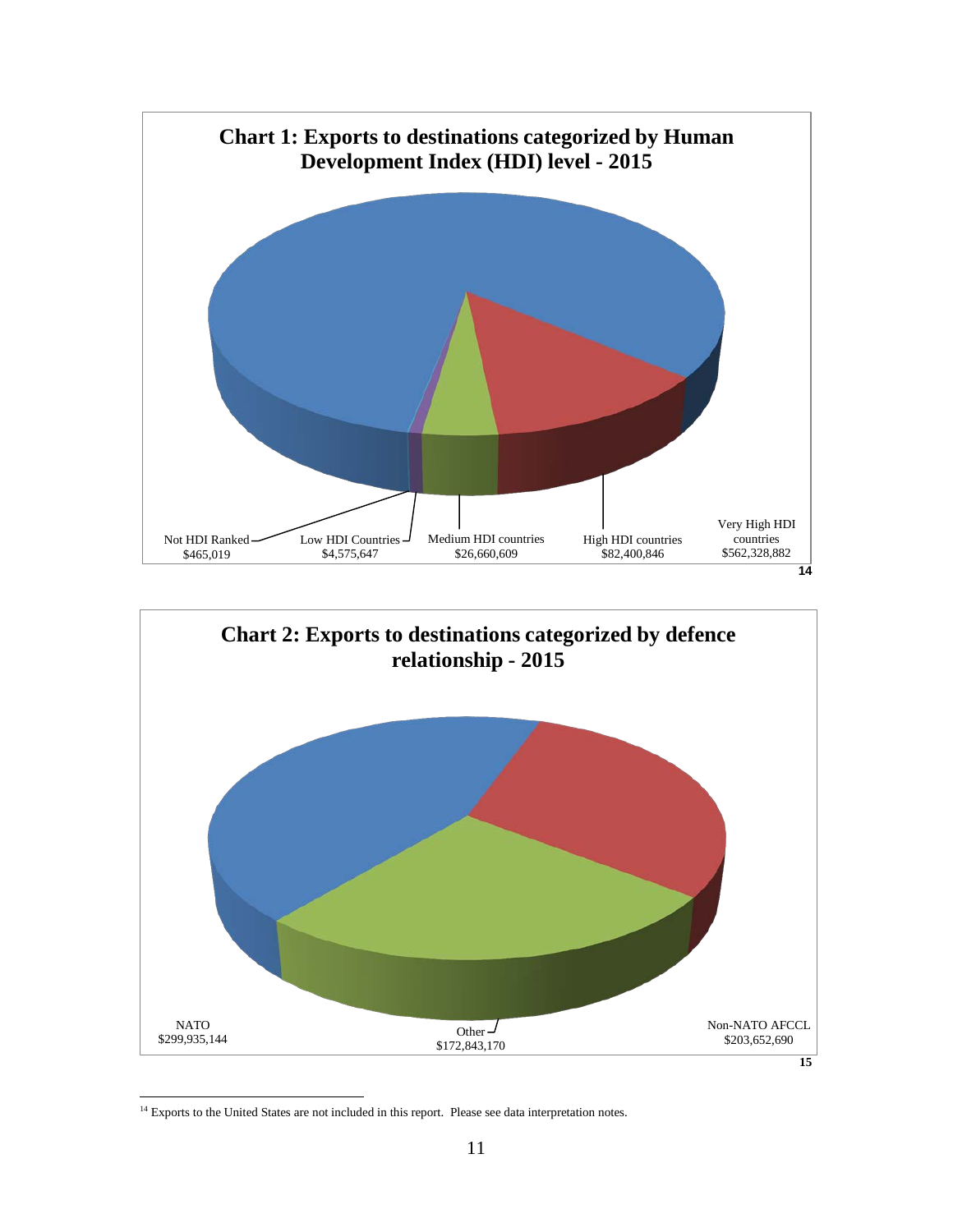| <b>Export Destination</b> | <b>Value Exported (\$)</b> |
|---------------------------|----------------------------|
| United Kingdom            | \$100,092,212              |
| Saudi Arabia              | \$95,640,705               |
| Hong Kong                 | \$48,041,540               |
| Australia                 | \$45,904,639               |
| Germany                   | \$45,868,372               |
| France                    | \$30,153,761               |
| Algeria                   | \$28,590,158               |
| Belgium                   | \$26,663,805               |
| Netherlands               | \$22,070,879               |
| Spain                     | \$19,879,107               |
| Peru                      | \$19,585,265               |
| Italy                     | \$15,337,638               |

**Table 3: Canada's Top 12 Destinations for Military Goods and Technology - 2015[16](#page-14-0)**

**Table 4: Exports of Military Goods and Technology by Destination - 2015[17](#page-14-1)**

| <b>Export Destination</b> | Value Exported (\$) |  |
|---------------------------|---------------------|--|
| Algeria                   | \$28,590,158        |  |
| Argentina                 | \$52,922            |  |
| Armenia                   | \$16,364            |  |
| Australia                 | \$45,904,639        |  |
| Austria                   | \$520,428           |  |
| Azerbaijan                | \$41,128            |  |
| <b>Bahrain</b>            | \$98,603            |  |
| Bangladesh                | \$241               |  |
| Belgium                   | \$26,663,805        |  |
| <b>Belize</b>             | \$42,871            |  |
| <b>Botswana</b>           | \$568,832           |  |
| <b>Brazil</b>             | \$2,195,491         |  |
| Brunei Darussalam         | \$450,082           |  |
| Bulgaria                  | \$700               |  |
| Continued on next page    |                     |  |

<sup>&</sup>lt;sup>15</sup> Exports to the United States are not included in this report. Please see data interpretation notes.

<span id="page-14-0"></span> $16$  Exports to the United States are not included in this report. Please see data interpretation notes. Table 3 is a listing of Canada's top destinations outside of the United States military items by value. Canada's "Annual Report to Parliament on the Administration of the *Export and Import Permits Act*" contains a chart that reflects the top 12 destinations by number of permits issued for all military, dual-Export and *import Y ermiss field* Contains a characterial critical stretch to p 12 desimations b<br>use and strategic items on the *Export Control List*.<br><sup>17</sup> Table does not include the United States. Please refer to Data In

<span id="page-14-1"></span>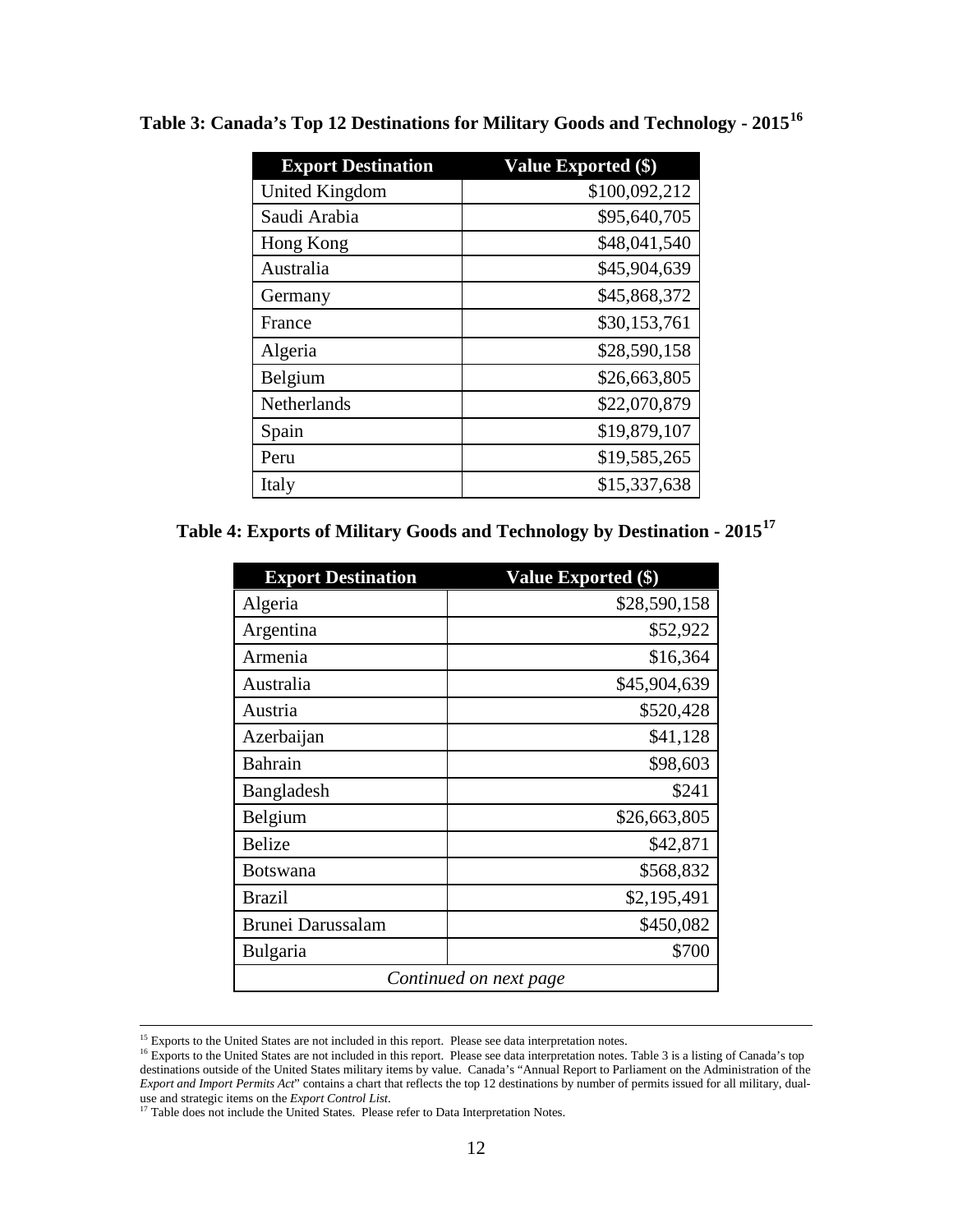| Chile                  | \$54,285     |  |
|------------------------|--------------|--|
| China                  | \$41,585     |  |
| Colombia               | \$522,203    |  |
| Congo                  | \$7,904      |  |
| Croatia                | \$10,714     |  |
| Cyprus                 | \$119,000    |  |
| <b>Czech Republic</b>  | \$426,994    |  |
| Denmark                | \$8,810,442  |  |
| Ecuador                | \$520,343    |  |
| Egypt                  | \$13,589,334 |  |
| Estonia                | \$70,600     |  |
| Finland                | \$521,770    |  |
| France                 | \$30,153,761 |  |
| Georgia                | \$508        |  |
| Germany                | \$45,868,372 |  |
| Greece                 | \$132,114    |  |
| Greenland              | \$39,878     |  |
| Guatemala              | \$6,000      |  |
| Guyana                 | \$58,000     |  |
| Hong Kong              | \$48,041,540 |  |
| Hungary                | \$5,107      |  |
| India                  | \$5,430,876  |  |
| Indonesia              | \$742,370    |  |
| Iraq                   | \$1,925,769  |  |
| Ireland                | \$528,793    |  |
| Israel                 | \$7,838,849  |  |
| Italy                  | \$15,337,638 |  |
| Japan                  | \$13,805,051 |  |
| Jordan                 | \$5,350,624  |  |
| Kazakhstan             | \$127,984    |  |
| Kenya                  | \$2,839,593  |  |
| Latvia                 | \$2,114      |  |
| Lebanon                | \$762        |  |
| Liechtenstein          | \$636        |  |
| Lithuania              | \$12,753     |  |
| Luxembourg             | \$12,021,454 |  |
| Continued on next page |              |  |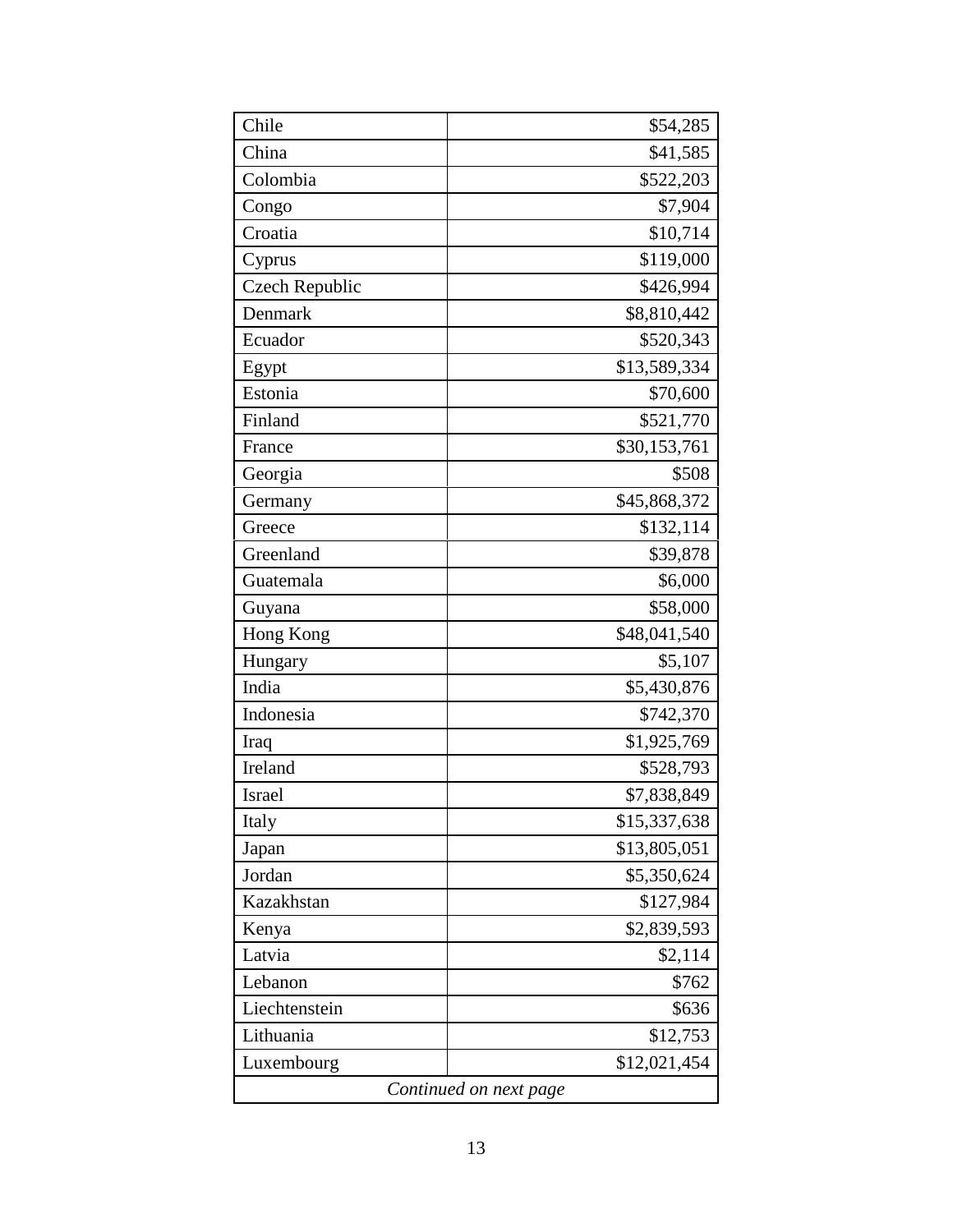| Madagascar                | \$799        |  |
|---------------------------|--------------|--|
| Malaysia                  | \$886,077    |  |
| Malta                     | \$222        |  |
| Mexico                    | \$2,124,475  |  |
| Montenegro                | \$153,932    |  |
| Morocco                   | \$46,608     |  |
| Namibia                   | \$930        |  |
| Netherlands               | \$22,070,879 |  |
| New Zealand               | \$5,726,311  |  |
| Nigeria                   | \$1,702,796  |  |
| Norway                    | \$7,991,706  |  |
| Oman                      | \$2,554,784  |  |
| Peru                      | \$19,585,265 |  |
| Philippines               | \$192,490    |  |
| Poland                    | \$2,116,541  |  |
| Portugal                  | \$660,909    |  |
| <b>Puerto Rico</b>        | \$35,154     |  |
| Qatar                     | \$660,000    |  |
| Romania                   | \$1,991      |  |
| <b>Russian Federation</b> | \$1,599      |  |
| Saudi Arabia              | \$95,640,705 |  |
| Singapore                 | \$11,731,436 |  |
| Slovakia                  | \$26,271     |  |
| Slovenia                  | \$22,224     |  |
| South Africa              | \$4,084,773  |  |
| South Korea               | \$14,248,236 |  |
| Spain                     | \$19,879,107 |  |
| <b>St. Kitts-Nevis</b>    | \$450        |  |
| Sweden                    | \$13,041,594 |  |
| Switzerland               | \$7,144,524  |  |
| Taiwan                    | \$429,415    |  |
| Tanzania                  | \$460        |  |
| Thailand                  | \$6,094,897  |  |
| Tunisia                   | \$5,989,166  |  |
| Turkey                    | \$7,556,736  |  |
| Ukraine                   | \$155,135    |  |
| Continued on next page    |              |  |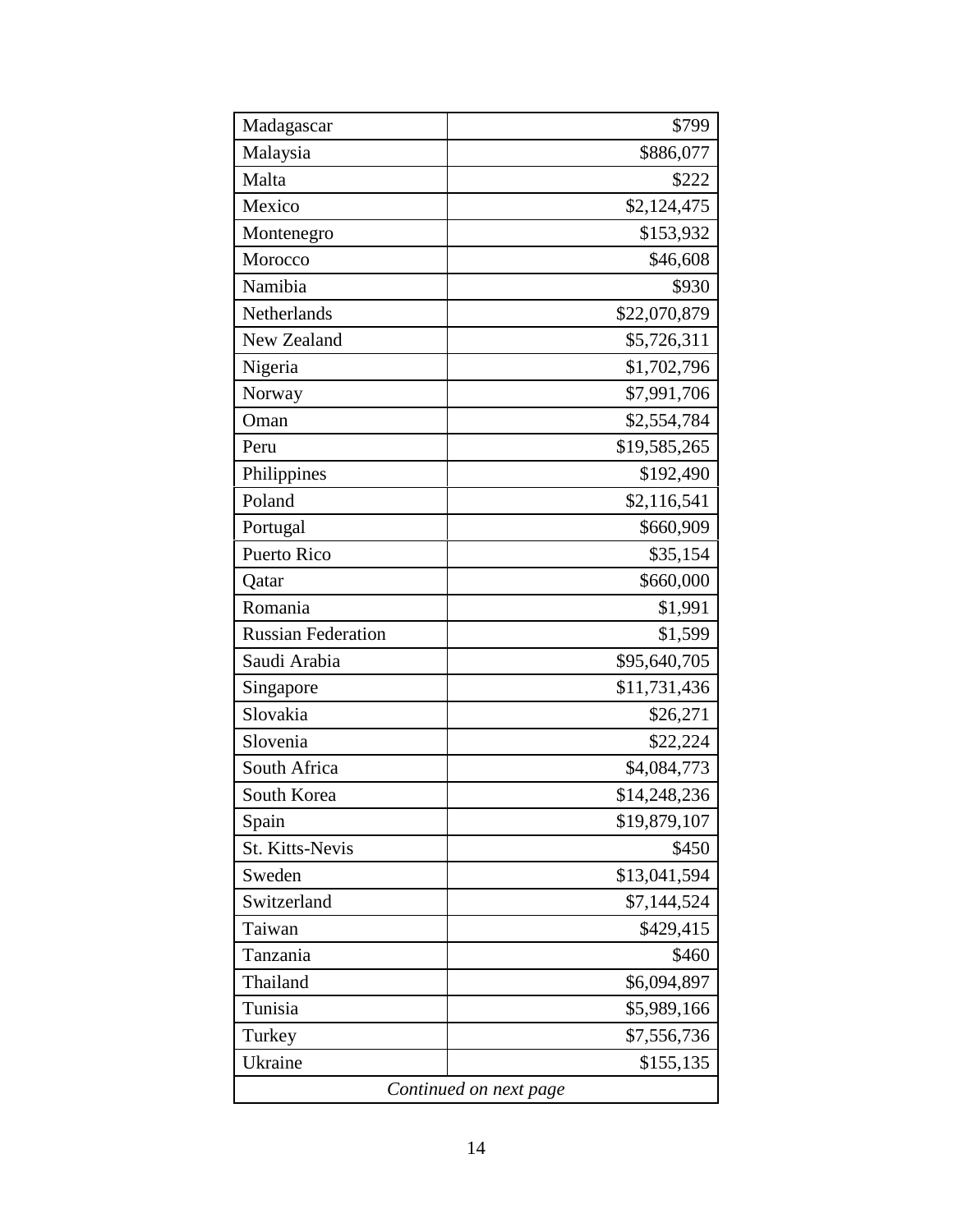| <b>United Arab Emirates</b> | \$3,629,728   |
|-----------------------------|---------------|
| United Kingdom              | \$100,092,212 |
| Vietnam                     | \$6,482       |
| Yemen                       | \$32,000      |
| <b>Grand Total</b>          | \$676,431,004 |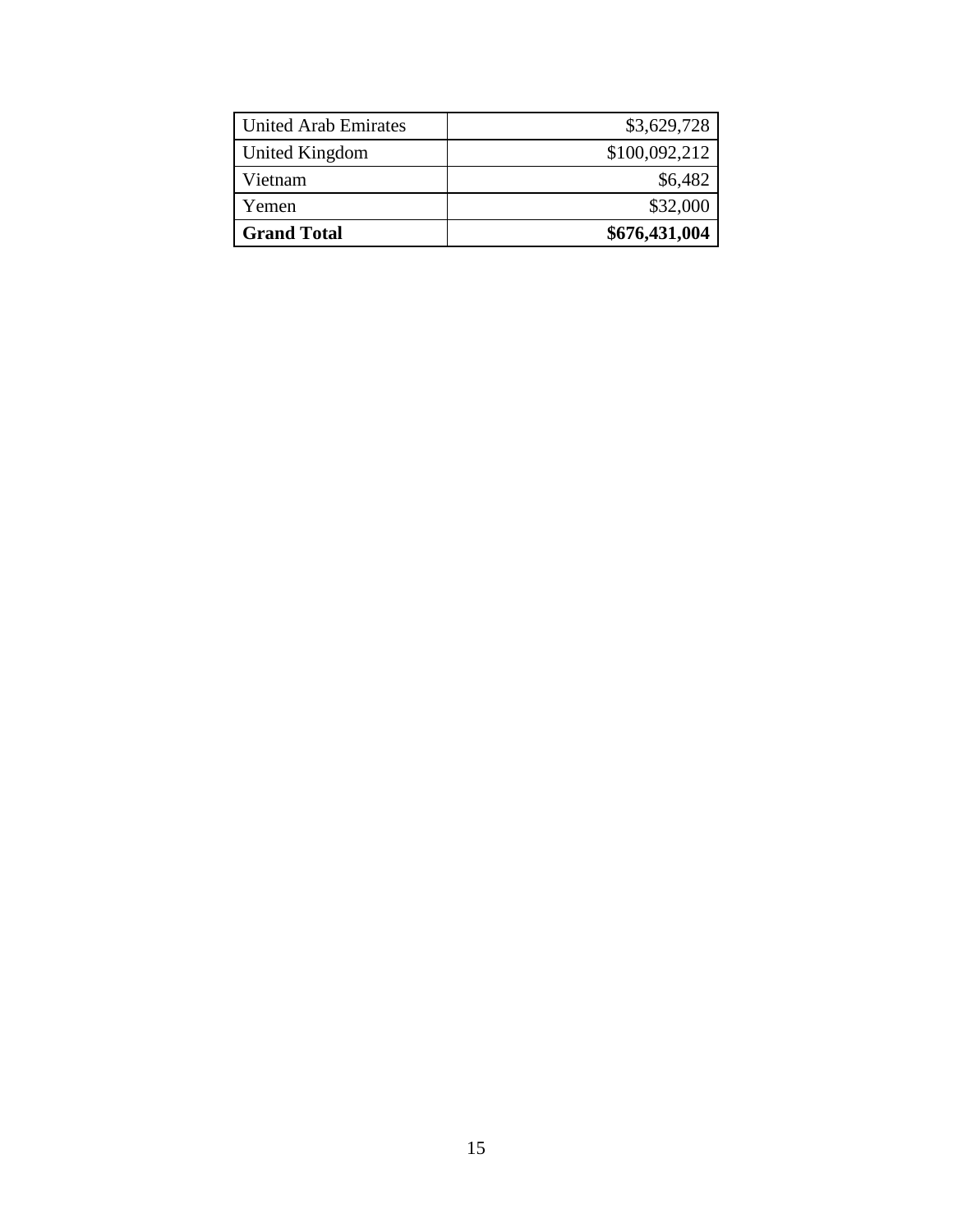| <b>Export</b><br><b>Control List</b><br><b>Item</b> | <b>Illustrative Examples<sup>18</sup></b>                                                                                                                                                                                  |
|-----------------------------------------------------|----------------------------------------------------------------------------------------------------------------------------------------------------------------------------------------------------------------------------|
| $2 - 1$                                             | Smooth-bore weapons with a calibre of less than 20 mm, other arms and<br>automatic weapons with a calibre of 12.7 mm or less and accessories                                                                               |
| $2 - 2$                                             | Smooth-bore weapons with a calibre of 20 mm or more, other weapons<br>or armament with a calibre greater than 12.7 mm, projectors and<br>accessories                                                                       |
| $2 - 3$                                             | Ammunition and fuse-setting devices, and specially designed<br>components                                                                                                                                                  |
| $2 - 4$                                             | Bombs, torpedoes, rockets, missiles, other explosive devices and charges,<br>and related equipment and accessories specially designed for military<br>use; and specially designed components                               |
| $2 - 5$                                             | Fire control, related alerting and warning equipment, and related<br>systems; test and alignment and countermeasure equipment specially<br>designed for military use; and specially designed components and<br>accessories |
| $2 - 6$                                             | Ground vehicles and components                                                                                                                                                                                             |
| $2 - 7$                                             | Chemical or biological toxic agents, riot control agents, radioactive<br>materials, and related equipment, components and materials                                                                                        |
| $2 - 8$                                             | Energetic materials and related substances                                                                                                                                                                                 |
| $2 - 9$                                             | Vessels of war, special naval equipment and accessories, and<br>components specially designed for military use                                                                                                             |
| $2 - 10$                                            | Aircraft, lighter-than-air vehicles, unmanned airborne vehicles, aero-<br>engines and aircraft equipment, related equipment and components,<br>specially designed or modified for military use                             |
| $2 - 11$                                            | Electronic equipment, military spacecraft and components not controlled<br>elsewhere                                                                                                                                       |
| $2 - 12$                                            | High-velocity kinetic energy weapon systems and related equipment, and<br>specially designed components                                                                                                                    |
| $2 - 13$                                            | Armoured or protective equipment and constructions and components                                                                                                                                                          |

## **Table 5: Group 2 of Canada's** *Export Control List*

<span id="page-18-0"></span><sup>&</sup>lt;sup>18</sup> The full list of goods and technology, including precise definitions of the terms used in the table, may be found in A Guide to Canada's Export Controls, available on the Internet a[t www.exportcontrols.gc.ca.](http://www.exportcontrols.gc.ca/)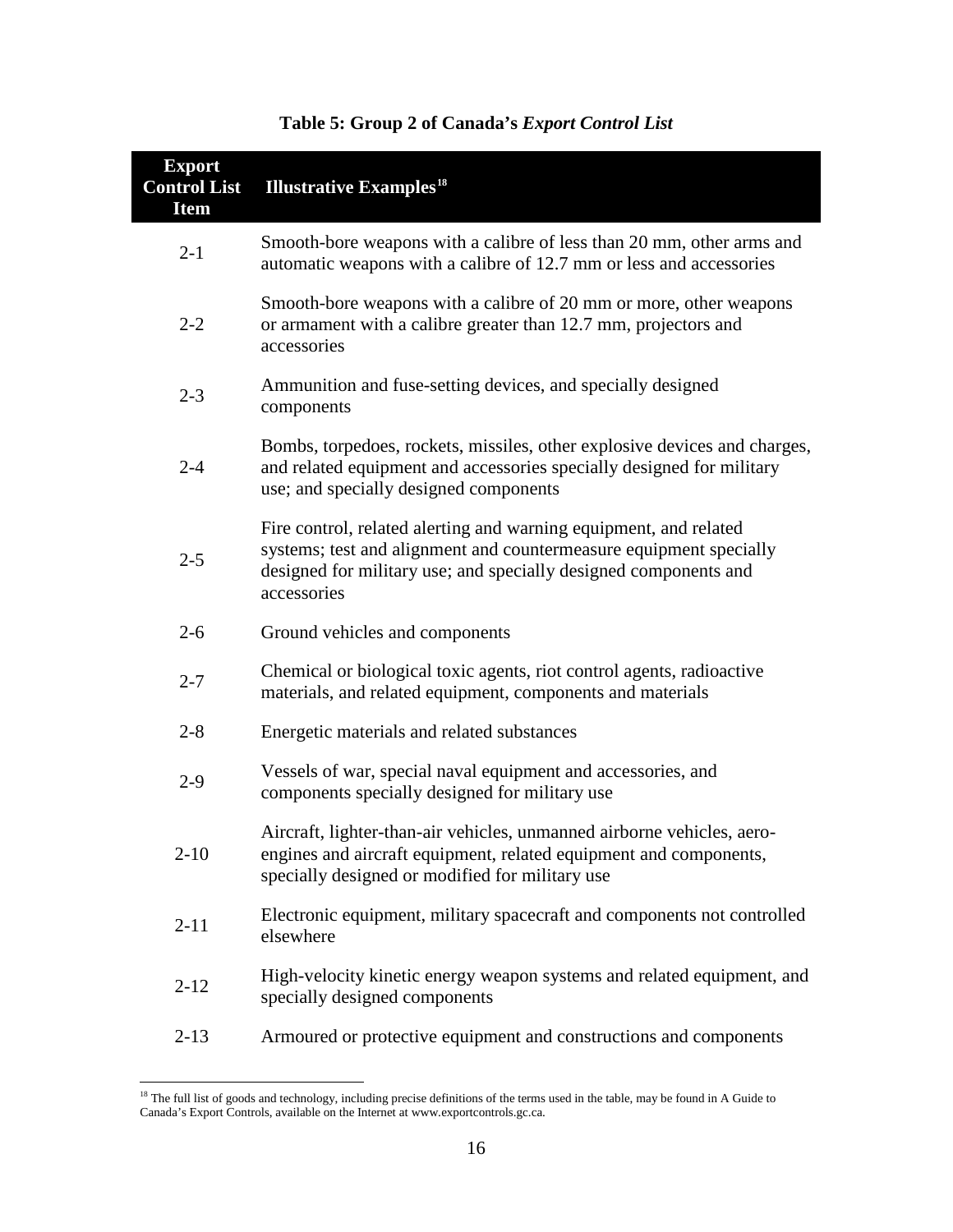| <b>Export</b><br><b>Control List</b><br><b>Item</b> | <b>Illustrative Examples<sup>18</sup></b>                                                                                                                                                                                                                                  |
|-----------------------------------------------------|----------------------------------------------------------------------------------------------------------------------------------------------------------------------------------------------------------------------------------------------------------------------------|
| $2 - 14$                                            | Specialized equipment for military training or for simulating military<br>scenarios, simulators specially designed for training in the use of any<br>firearm or weapon controlled in 2-1 or 2-2, and specially designed<br>components and accessories                      |
| $2 - 15$                                            | Imaging or countermeasure equipment, specially designed for military<br>use, and specially designed components and accessories                                                                                                                                             |
| $2 - 16$                                            | Forgings, castings and other unfinished products the use of which in a<br>controlled product is identifiable by material composition, geometry or<br>function, and which are specially designed for any products controlled in<br>2-1 to 2-4, 2-6, 2-9, 2-10, 2-12 or 2-19 |
| $2 - 17$                                            | Miscellaneous equipment, materials, libraries and specially designed<br>components                                                                                                                                                                                         |
| $2 - 18$                                            | Equipment for the production of products referred to in the Munitions<br>List                                                                                                                                                                                              |
| $2-19$                                              | Directed energy weapon systems, related or countermeasure equipment<br>and test models, and specially designed components                                                                                                                                                  |
| $2 - 20$                                            | Cryogenic and superconductive equipment, and specially designed<br>components and accessories                                                                                                                                                                              |
| $2 - 21$                                            | Software                                                                                                                                                                                                                                                                   |
| $2 - 22$                                            | Technology                                                                                                                                                                                                                                                                 |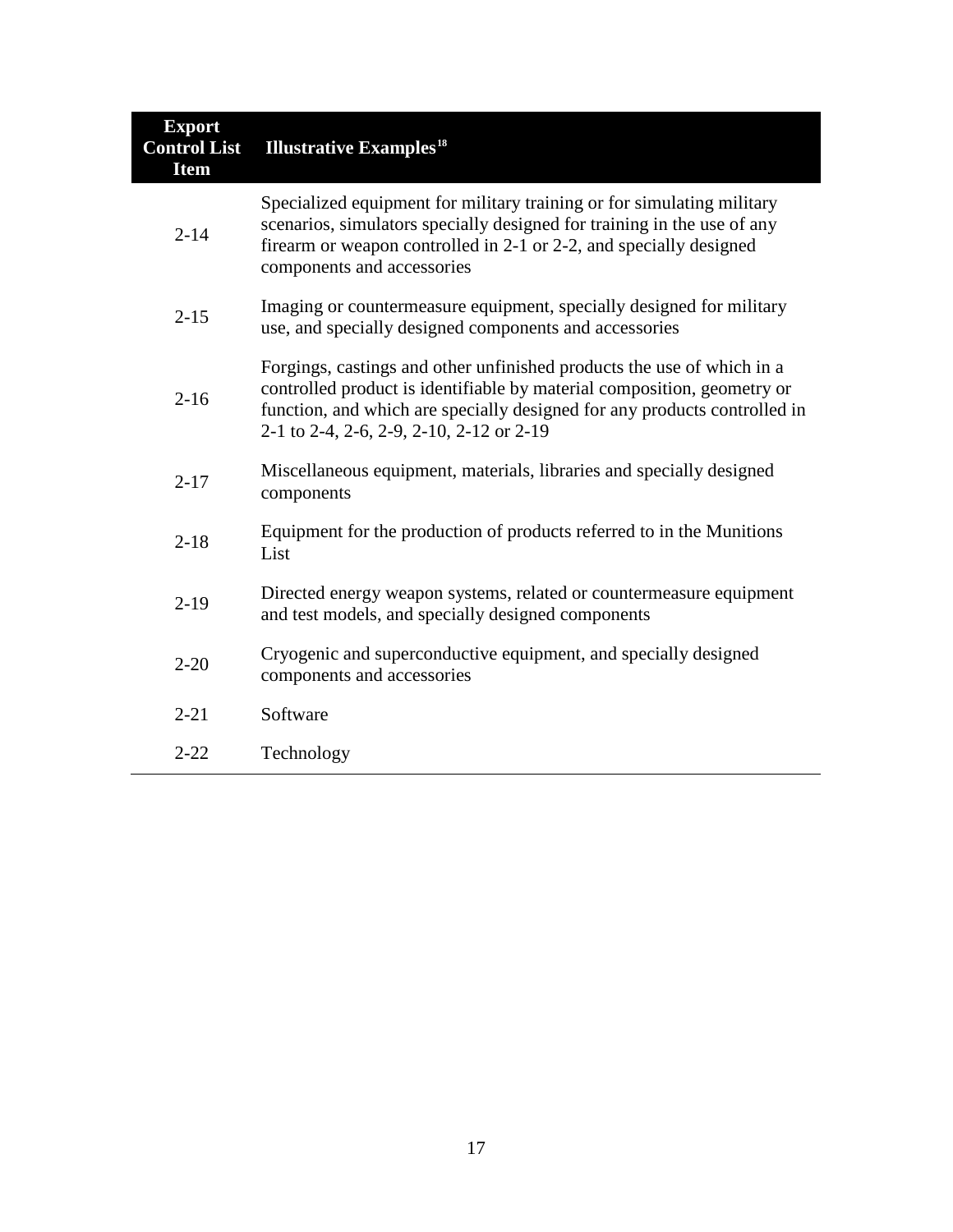| <b>Export Control List #</b> | <b>Value Exported (\$)</b> |
|------------------------------|----------------------------|
| $2 - 1$                      | \$34,539,768               |
| $2 - 2$                      | \$3,938,393                |
| $2 - 3$                      | \$27,257,067               |
| $2 - 4$                      | \$7,222,684                |
| $2 - 5$                      | \$21,159,887               |
| $2 - 6$                      | \$128,062,666              |
| $2 - 7$                      | \$692,580                  |
| $2 - 9$                      | \$36,957,218               |
| $2 - 8$                      | \$2,947,072                |
| $2 - 10$                     | \$150,829,343              |
| $2 - 11$                     | \$34,445,697               |
| $2 - 12$                     |                            |
| $2 - 13$                     | \$2,548,050                |
| $2 - 14$                     | \$24,601,746               |
| $2 - 15$                     | \$112,820,013              |
| $2 - 16$                     | \$3,226,625                |
| $2 - 17$                     | \$6,446,995                |
| $2 - 18$                     | \$7,741,064                |
| $2-19$                       |                            |
| $2 - 20$                     |                            |
| $2 - 21$                     | \$51,446,297               |
| $2 - 22$                     | \$29,157,251               |

**Table 6: Exports of Military Goods and Technology by** *Export Control List* **Item - 2015[19](#page-20-0)**

<span id="page-20-0"></span><sup>&</sup>lt;sup>19</sup> Exports to the United States are not included in this report. Please see data interpretation notes.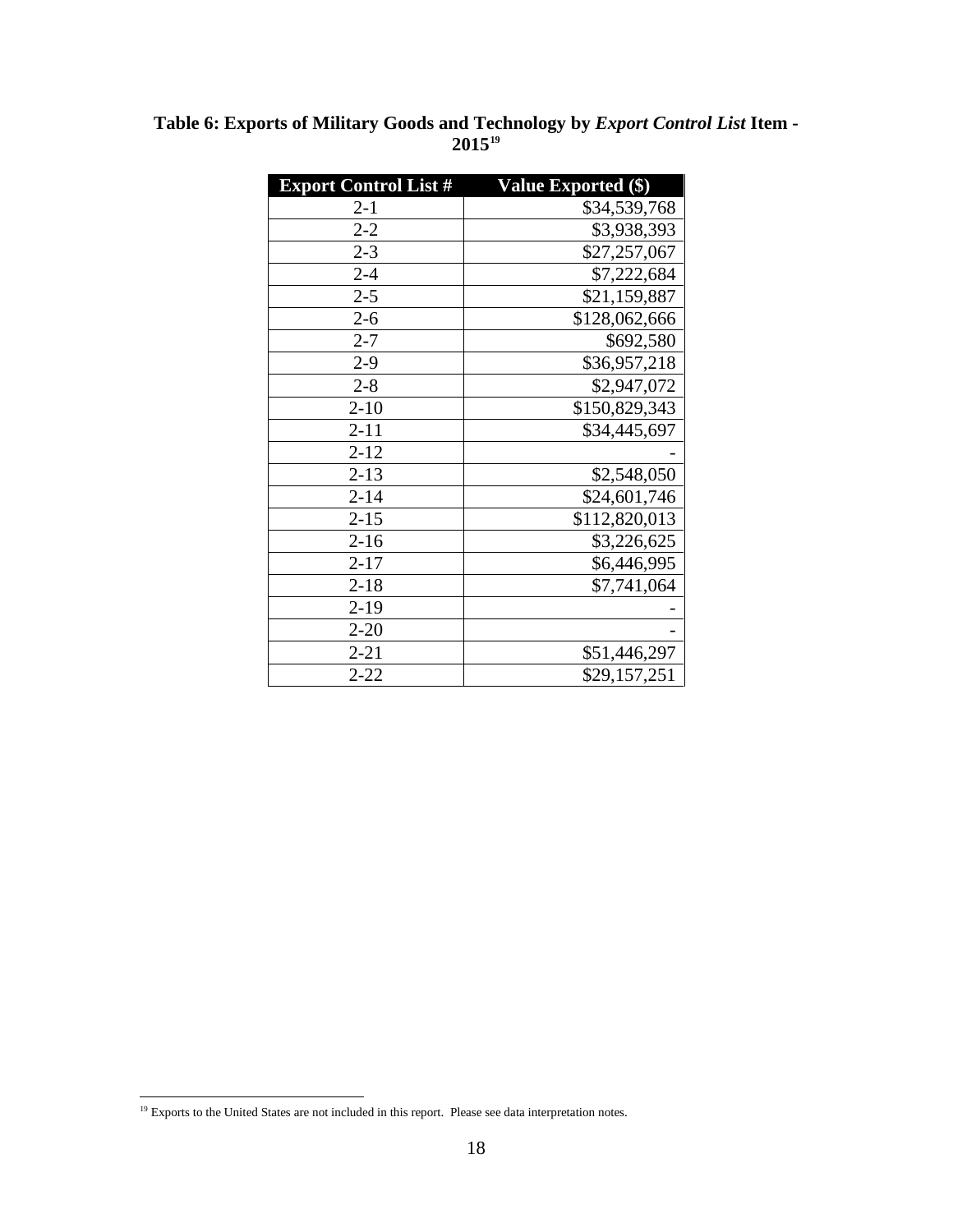| <b>Export Destination</b> | <b>Export Control List #</b> | <b>Value Exported (\$)</b> |
|---------------------------|------------------------------|----------------------------|
| Algeria                   | $2 - 10$                     | \$53,149                   |
|                           | $2 - 14$                     | \$353,422                  |
|                           | $2 - 15$                     | \$25,452,647               |
|                           | $2 - 18$                     | \$2,685,377                |
|                           | $2 - 22$                     | \$45,563                   |
| Argentina                 | $2 - 1$                      | \$30,190                   |
|                           | $2 - 3$                      | \$105                      |
|                           | $2 - 10$                     | \$22,527                   |
|                           | $2 - 22$                     | \$100                      |
| Armenia                   | $2 - 1$                      | \$16,364                   |
| Australia                 | $2 - 1$                      | \$342,471                  |
|                           | $2 - 2$                      | \$357,919                  |
|                           | $2 - 4$                      | \$15,351                   |
|                           | $2 - 5$                      | \$2,237,221                |
|                           | $2 - 6$                      | \$1,435,939                |
|                           | $2 - 7$                      | \$8,620                    |
|                           | $2 - 9$                      | \$1,814,784                |
|                           | $2 - 10$                     | \$20,148,912               |
|                           | $2 - 11$                     | \$1,138,449                |
|                           | $2 - 13$                     | \$884,957                  |
|                           | $2 - 14$                     | \$5,429,479                |
|                           | $2 - 15$                     | \$3,680,064                |
|                           | $2 - 16$                     | \$17,394                   |
|                           | $2 - 18$                     | \$226,644                  |
|                           | $2 - 21$                     | \$6,329,741                |
|                           | $2 - 22$                     | \$2,090,761                |
| Austria                   | $2 - 1$                      | \$152,161                  |
|                           | $2 - 3$                      | \$4,100                    |
|                           | $2 - 5$                      | \$27,576                   |
|                           | $2 - 6$                      | \$124,525                  |
|                           | Continued on next page       |                            |

#### **Table 7: Exports of Military Goods and Technology by Destination and** *Export Control List* **Item - 2015[20](#page-21-0)**

<span id="page-21-0"></span> $20$  Exports to the United States are not included in this report. Please see data interpretation notes.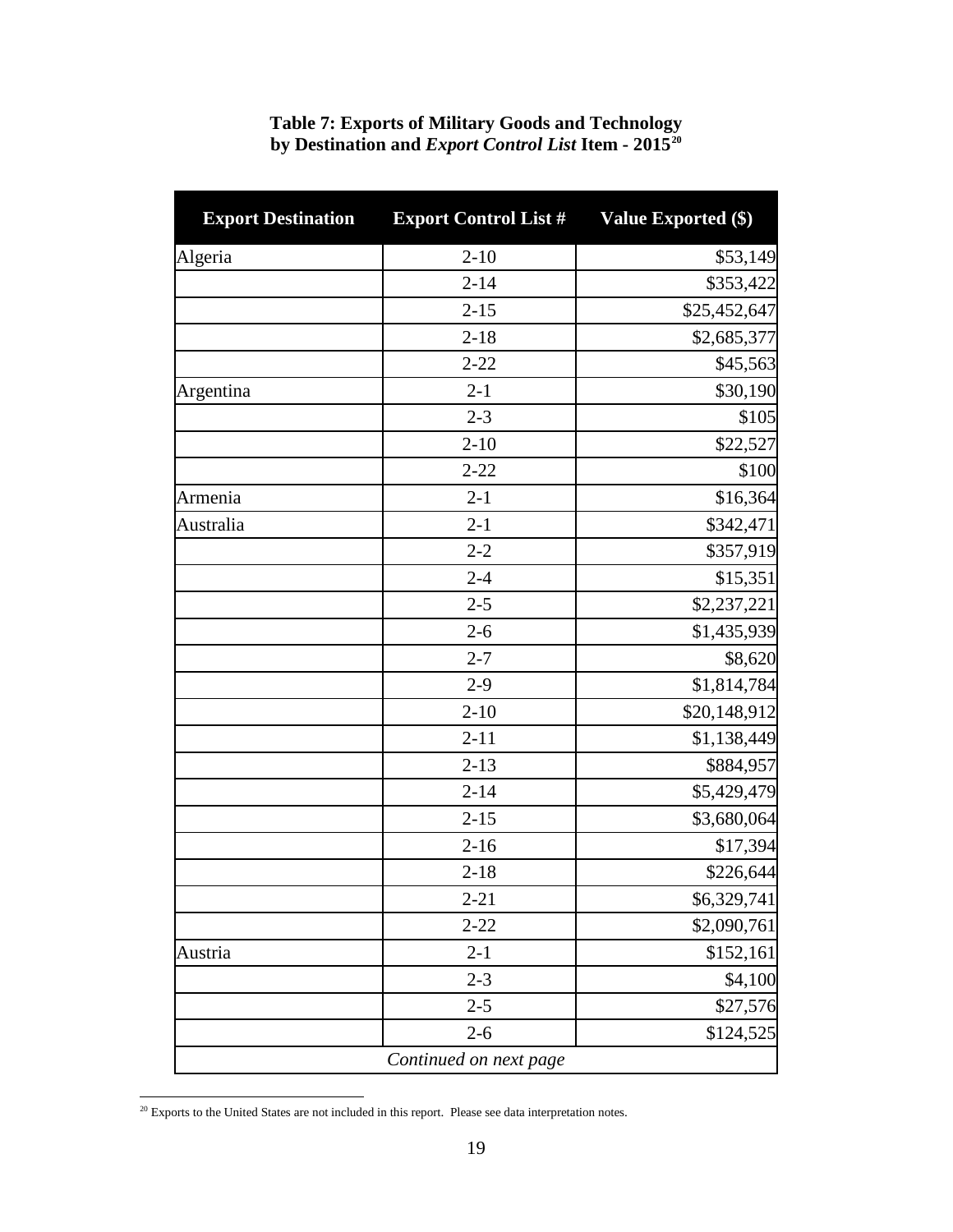|                          | $2 - 15$ | \$114,615    |
|--------------------------|----------|--------------|
|                          | $2 - 21$ | \$97,180     |
|                          | $2 - 22$ | \$270        |
| Azerbaijan               | $2 - 5$  | \$41,128     |
| Bahrain                  | $2 - 6$  | \$74,852     |
|                          | $2 - 15$ | \$15,567     |
|                          | $2 - 18$ | \$8,184      |
| Bangladesh               | $2 - 1$  | \$241        |
| Belgium                  | $2 - 1$  | \$11,150,144 |
|                          | $2 - 3$  | \$3,674,101  |
|                          | $2 - 5$  | \$2,702,876  |
|                          | $2 - 6$  | \$4,441,661  |
|                          | $2 - 8$  | \$1,529,850  |
|                          | $2 - 10$ | \$867,686    |
|                          | $2 - 11$ | \$58,330     |
|                          | $2 - 15$ | \$1,204,669  |
|                          | $2 - 16$ | \$28,984     |
|                          | $2 - 17$ | \$1,892,974  |
|                          | $2 - 21$ | \$1,538,233  |
|                          | $2 - 22$ | \$40,075     |
| <b>Belize</b>            | $2 - 1$  | \$26,967     |
|                          | $2 - 3$  | \$15,904     |
| Botswana                 | $2 - 7$  | \$232        |
|                          | $2 - 10$ | \$568,600    |
| <b>Brazil</b>            | $2 - 1$  | \$861,327    |
|                          | $2 - 3$  | \$16,050     |
|                          | $2 - 6$  | \$768,547    |
|                          | $2 - 7$  | \$33,553     |
|                          | $2 - 10$ | \$111,365    |
|                          | $2 - 11$ | \$361,847    |
|                          | $2 - 14$ | \$8,402      |
|                          | $2 - 17$ | \$34,400     |
| <b>Brunei Darussalam</b> | $2 - 14$ | \$213,771    |
|                          | $2 - 21$ | \$10,200     |
|                          | $2 - 22$ | \$226,111    |
| Bulgaria                 | $2 - 1$  | \$700        |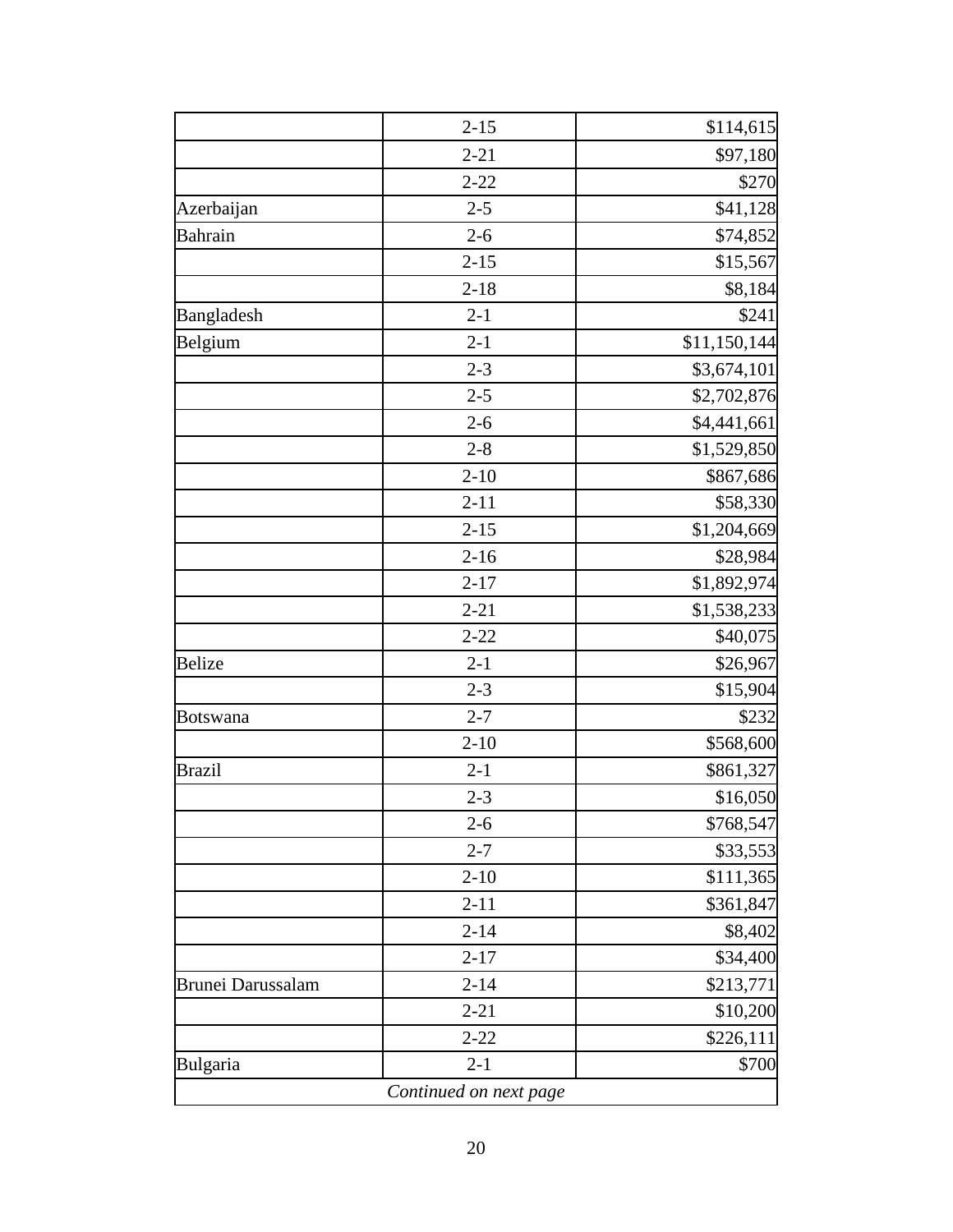| Chile                 | $2 - 1$                | \$4,206      |
|-----------------------|------------------------|--------------|
|                       | $2 - 10$               | \$15,448     |
|                       | $2 - 15$               | \$1,559      |
|                       | $2 - 18$               | \$252        |
|                       | $2 - 21$               | \$22,720     |
|                       | $2 - 22$               | \$10,100     |
| China                 | $2 - 5$                | \$30,465     |
|                       | $2 - 11$               | \$11,120     |
| Colombia              | $2 - 5$                | \$4,791      |
|                       | $2 - 6$                | \$8,790      |
|                       | $2 - 10$               | \$508,622    |
| Congo                 | $2 - 11$               | \$7,904      |
| Croatia               | $2 - 1$                | \$10,714     |
| Cyprus                | $2 - 1$                | \$119,000    |
| <b>Czech Republic</b> | $2-1$                  | \$75,420     |
|                       | $2 - 3$                | \$4,140      |
|                       | $2 - 4$                | \$9,108      |
|                       | $2 - 11$               | \$33,869     |
|                       | $2 - 13$               | \$304,458    |
| Denmark               | $2 - 1$                | \$2,962,401  |
|                       | $2 - 6$                | \$1,010,052  |
|                       | $2 - 10$               | \$2,503,580  |
|                       | $2 - 11$               | \$474,512    |
|                       | $2 - 15$               | \$1,759,891  |
|                       | $2 - 18$               | \$93,272     |
|                       | $2 - 22$               | \$2,406,026  |
| Ecuador               | $2 - 6$                | \$430,000    |
|                       | $2 - 15$               | \$90,343     |
| Egypt                 | $2 - 11$               | \$12,600     |
|                       | $2 - 15$               | \$13,576,734 |
| Estonia               | $2 - 1$                | \$4,485      |
|                       | $2 - 11$               | \$26,115     |
|                       | $2 - 22$               | \$40,000     |
| Finland               | $2 - 1$                | \$17,878     |
|                       | $2 - 6$                | \$32,316     |
|                       | $2 - 10$               | \$272,302    |
|                       | Continued on next page |              |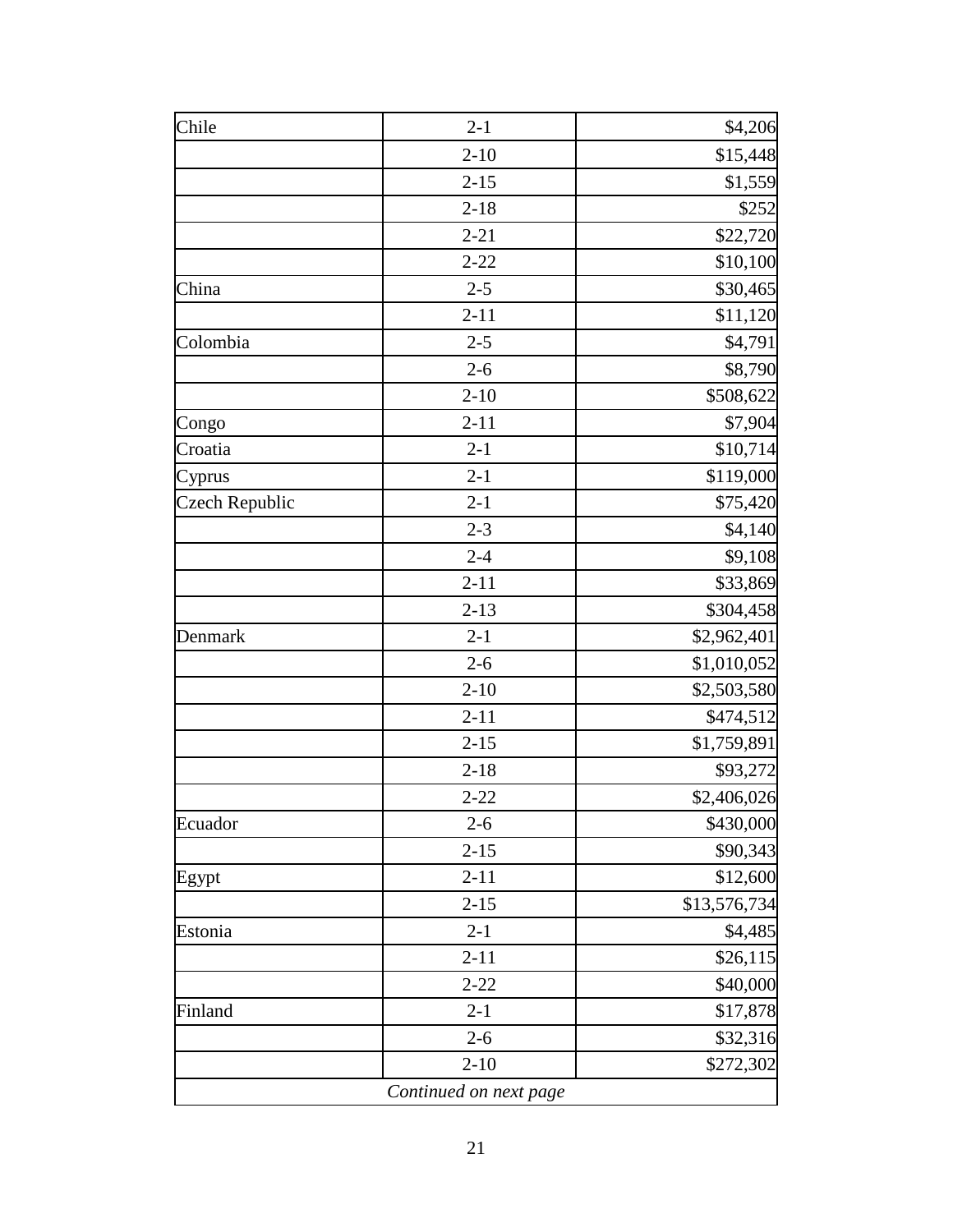|         | $2 - 11$               | \$92,698     |
|---------|------------------------|--------------|
|         | $2 - 15$               | \$102,500    |
|         | $2 - 22$               | \$4,077      |
| France  | $2 - 1$                | \$813,261    |
|         | $2 - 2$                | \$2,400      |
|         | $2 - 3$                | \$813,948    |
|         | $2 - 4$                | \$516,550    |
|         | $2 - 5$                | \$86,313     |
|         | $2 - 6$                | \$1,475,807  |
|         | $2-9$                  | \$619,272    |
|         | $2 - 10$               | \$10,885,108 |
|         | $2 - 11$               | \$1,293,383  |
|         | $2 - 13$               | \$168,596    |
|         | $2 - 14$               | \$62,100     |
|         | $2 - 15$               | \$11,097,378 |
|         | $2 - 17$               | \$228,437    |
|         | $2 - 18$               | \$414,498    |
|         | $2 - 21$               | \$1,161,693  |
|         | $2 - 22$               | \$658,325    |
| Georgia | $2 - 1$                | \$508        |
| Germany | $2 - 1$                | \$147,193    |
|         | $2 - 2$                | \$220,000    |
|         | $2 - 3$                | \$56,010     |
|         | $2 - 4$                | \$289,935    |
|         | $2 - 5$                | \$3,578,068  |
|         | $2 - 6$                | \$2,262,335  |
|         | $2-9$                  | \$201,204    |
|         | $2 - 8$                | \$5,197      |
|         | $2 - 10$               | \$8,437,285  |
|         | $2 - 11$               | \$3,975,202  |
|         | $2 - 14$               | \$1,323,996  |
|         | $2 - 15$               | \$4,561,602  |
|         | $2 - 16$               | \$309,288    |
|         | $2 - 17$               | \$143,030    |
|         | $2 - 18$               | \$484,358    |
|         | $2 - 21$               | \$17,229,487 |
|         | Continued on next page |              |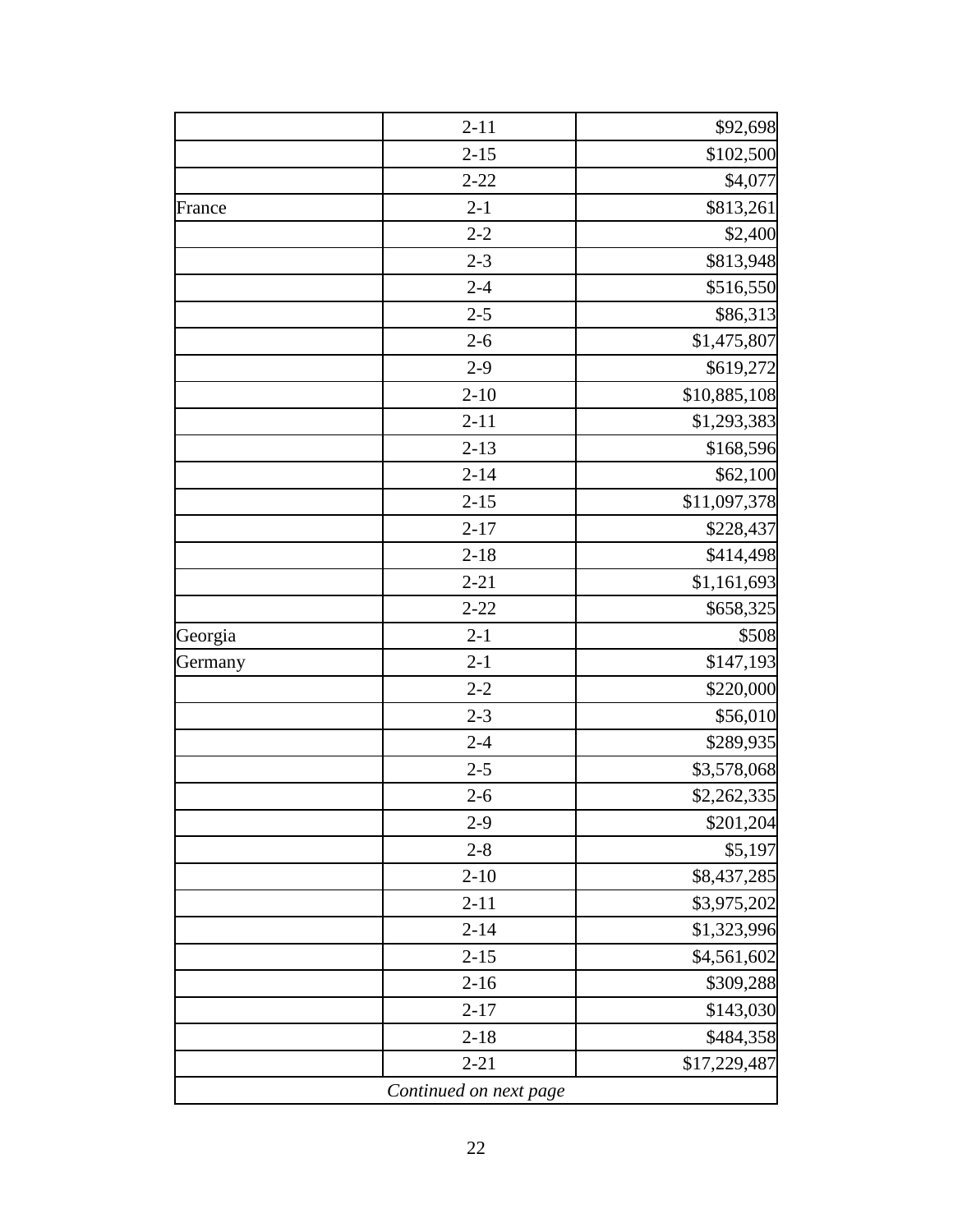| $2 - 22$               | \$3,986,141  |
|------------------------|--------------|
| $2 - 1$                | \$2,012      |
| $2 - 2$                | \$106,428    |
| $2-9$                  | \$9,908      |
| $2 - 15$               | \$3,858      |
| $2 - 21$               | \$9,908      |
| $2 - 22$               | \$9,908      |
| $2 - 1$                | \$39,878     |
| $2 - 1$                | \$6,000      |
| $2 - 3$                | \$58,000     |
| $2 - 1$                | \$4,352      |
| $2 - 10$               | \$48,017,188 |
| $2 - 15$               | \$20,000     |
| $2 - 7$                | \$4,992      |
| $2 - 21$               | \$115        |
| $2 - 1$                | \$150,200    |
| $2 - 9$                | \$597,036    |
| $2 - 10$               | \$4,186      |
| $2 - 11$               | \$82,476     |
| $2 - 13$               | \$46,200     |
| $2 - 14$               | \$1,503,799  |
| $2 - 15$               | \$36,000     |
| $2 - 18$               | \$3,125      |
| $2 - 21$               | \$1,503,799  |
| $2 - 22$               | \$1,504,055  |
| $2 - 1$                | \$41,900     |
| $2 - 5$                | \$11,070     |
| $2 - 10$               | \$24,400     |
| $2 - 15$               | \$625,000    |
| $2 - 22$               | \$40,000     |
| $2 - 1$                | \$1,923,739  |
| $2 - 3$                | \$1,980      |
| $2 - 22$               | \$50         |
| $2 - 1$                | \$2,987      |
| $2 - 6$                | \$66,400     |
| $2 - 11$               | \$4,102      |
| Continued on next page |              |
|                        |              |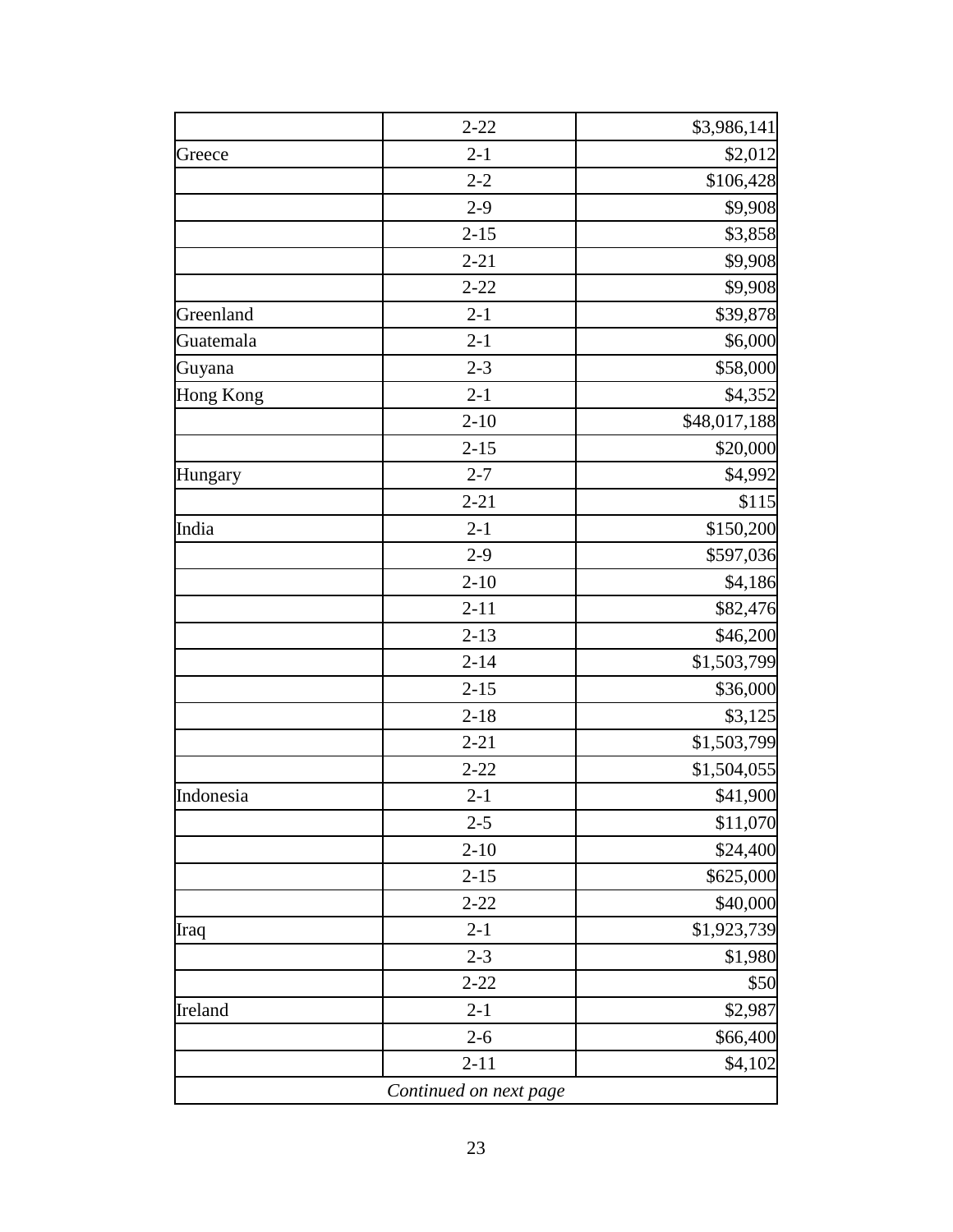|        | $2 - 13$               | \$15,317    |
|--------|------------------------|-------------|
|        | $2 - 15$               | \$410,366   |
|        | $2 - 22$               | \$29,620    |
| Israel | $2 - 1$                | \$96,457    |
|        | $2 - 4$                | \$2,455,824 |
|        | $2 - 5$                | \$748,561   |
|        | $2 - 6$                | \$149,268   |
|        | $2-9$                  | \$1,002,838 |
|        | $2 - 10$               | \$871,346   |
|        | $2 - 11$               | \$2,273,472 |
|        | $2 - 14$               | \$24,455    |
|        | $2 - 15$               | \$71,572    |
|        | $2 - 16$               | \$124,771   |
|        | $2 - 18$               | \$10,846    |
|        | $2 - 21$               | \$25,393    |
|        | $2 - 22$               | \$19,826    |
| Italy  | $2 - 1$                | \$3,929,785 |
|        | $2 - 3$                | \$78,000    |
|        | $2 - 5$                | \$125,130   |
|        | $2 - 7$                | \$7,209     |
|        | $2-9$                  | \$16,000    |
|        | $2 - 10$               | \$8,653,114 |
|        | $2 - 11$               | \$876,136   |
|        | $2 - 15$               | \$1,077,448 |
|        | $2 - 16$               | \$368,754   |
|        | $2 - 18$               | \$10,804    |
|        | $2 - 21$               | \$32,298    |
|        | $2 - 22$               | \$162,959   |
| Japan  | $2 - 1$                | \$4,088     |
|        | $2 - 2$                | \$6,629     |
|        | $2 - 4$                | \$126,000   |
|        | $2-9$                  | \$82,014    |
|        | $2 - 10$               | \$9,304,252 |
|        | $2 - 11$               | \$605,208   |
|        | $2 - 14$               | \$125,717   |
|        | $2 - 15$               | \$120,274   |
|        | Continued on next page |             |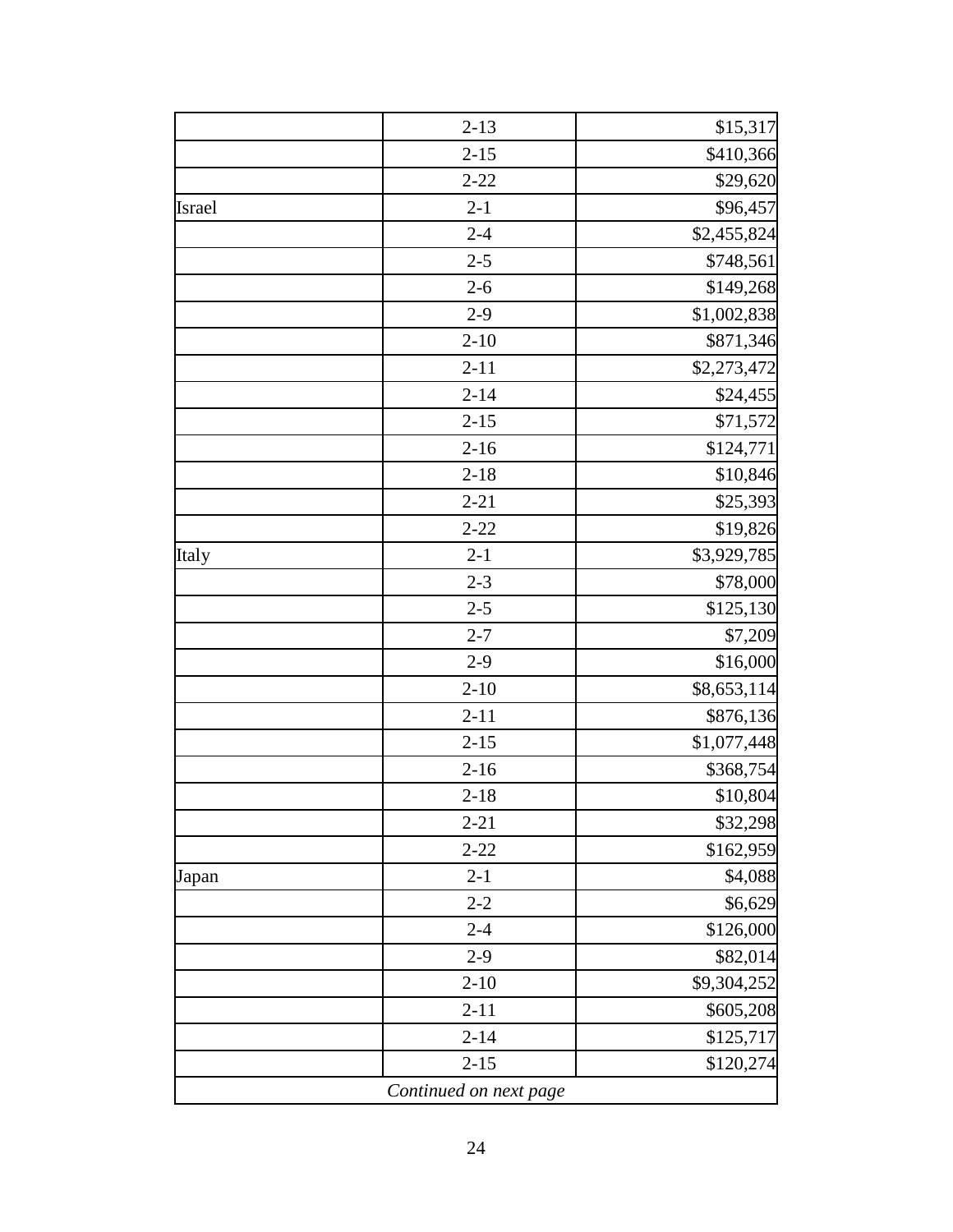|               | $2 - 16$               | \$1,300,686 |
|---------------|------------------------|-------------|
|               | $2 - 21$               | \$1,896,276 |
|               | $2 - 22$               | \$233,908   |
| Jordan        | $2 - 1$                | \$1,000     |
|               | $2 - 6$                | \$4,515,000 |
|               | $2 - 11$               | \$208,845   |
|               | $2 - 15$               | \$429,427   |
|               | $2 - 18$               | \$77,381    |
|               | $2 - 21$               | \$50,490    |
|               | $2 - 22$               | \$68,481    |
| Kazakhstan    | $2 - 1$                | \$116,304   |
|               | $2 - 3$                | \$11,680    |
| Kenya         | $2 - 1$                | \$208,381   |
|               | $2 - 6$                | \$570,000   |
|               | $2 - 15$               | \$2,061,212 |
| Latvia        | $2 - 1$                | \$2,114     |
| Lebanon       | $2 - 1$                | \$762       |
| Liechtenstein | $2 - 1$                | \$636       |
| Lithuania     | $2 - 15$               | \$12,753    |
| Luxembourg    | $2 - 1$                | \$75,767    |
|               | $2 - 5$                | \$7,291     |
|               | $2 - 6$                | \$7,291     |
|               | $2-9$                  | \$1,368,989 |
|               | $2 - 10$               | \$483,053   |
|               | $2 - 11$               | \$284,979   |
|               | $2 - 15$               | \$9,774,034 |
|               | $2 - 18$               | \$27,268    |
|               | $2 - 22$               | \$73        |
| Madagascar    | $2 - 1$                | \$799       |
| Malaysia      | $2 - 7$                | \$72,034    |
|               | $2 - 10$               | \$48,497    |
|               | $2 - 18$               | \$765,546   |
| Malta         | $2 - 1$                | \$222       |
| Mexico        | $2 - 11$               | \$4,485     |
|               | $2 - 14$               | \$40,000    |
|               | $2 - 15$               | \$2,045,424 |
|               | Continued on next page |             |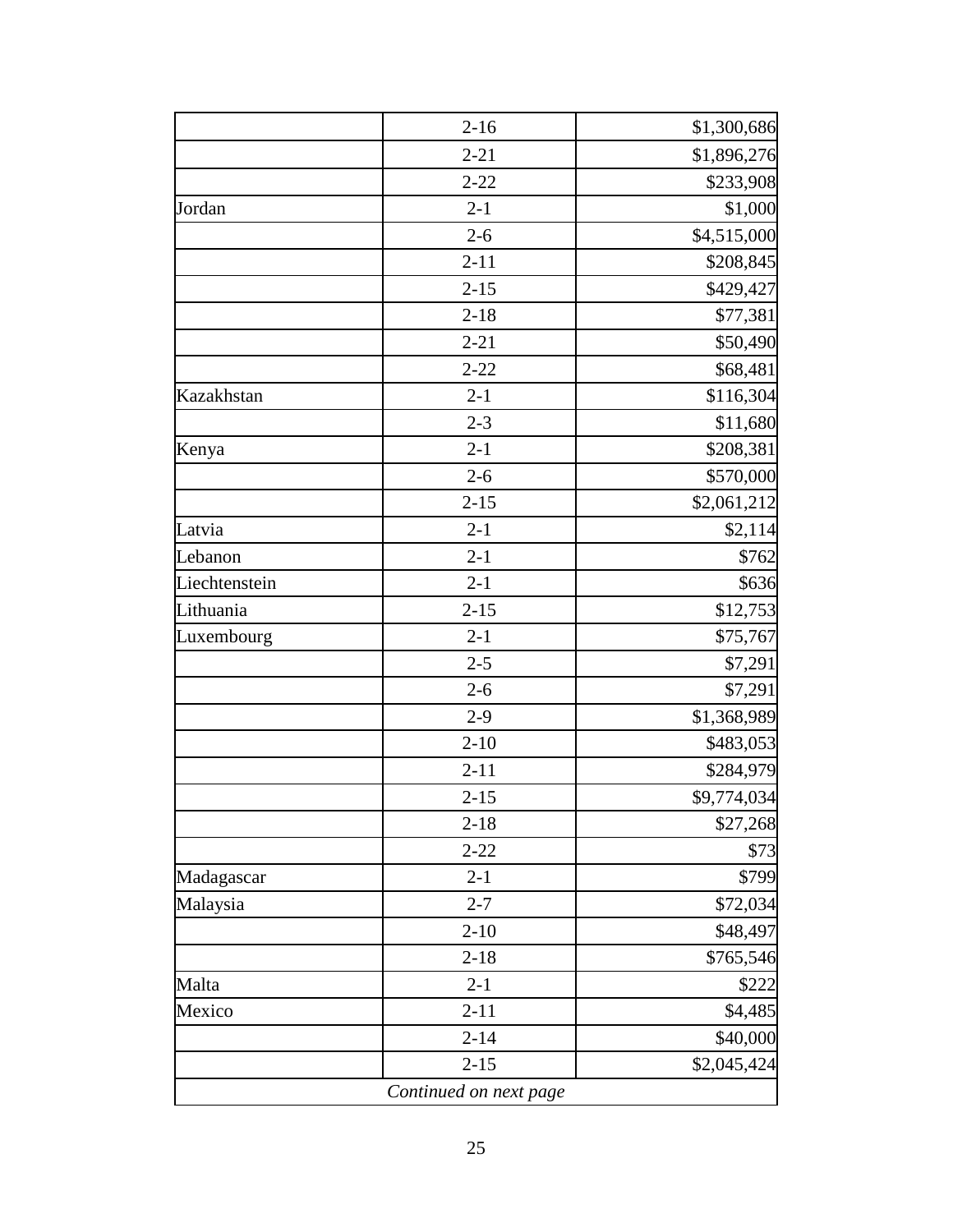| $2 - 18$ | \$9,000     |
|----------|-------------|
| $2 - 22$ | \$25,566    |
| $2 - 1$  | \$153,932   |
| $2 - 11$ | \$6,304     |
| $2 - 14$ | \$40,000    |
| $2 - 21$ | \$250       |
| $2 - 22$ | \$54        |
| $2 - 1$  | \$930       |
| $2 - 1$  | \$2,094,180 |
| $2 - 3$  | \$5,440     |
| $2 - 4$  | \$1,195,200 |
| $2 - 5$  | \$2,500     |
| $2 - 6$  | \$47,264    |
| $2 - 9$  | \$4,578,096 |
| $2 - 10$ | \$3,137,905 |
| $2 - 11$ | \$2,815,175 |
| $2 - 14$ | \$6,935     |
| $2 - 15$ | \$7,273,446 |
| $2 - 16$ | \$70,856    |
| $2 - 18$ | \$289,976   |
| $2 - 21$ | \$270,007   |
| $2 - 22$ | \$774,415   |
| $2 - 1$  | \$90,619    |
| $2 - 2$  | \$1,075     |
| $2 - 3$  | \$633,350   |
| $2 - 5$  | \$1,734,415 |
| $2 - 6$  | \$347,494   |
| $2 - 10$ | \$2,954,088 |
| $2 - 11$ | \$26        |
| $2 - 14$ | \$54,632    |
| $2 - 15$ | \$257,290   |
| $2 - 21$ | \$100       |
| $2 - 22$ | \$715       |
| $2 - 6$  | \$1,260,000 |
| $2 - 10$ | \$436,671   |
|          |             |
|          |             |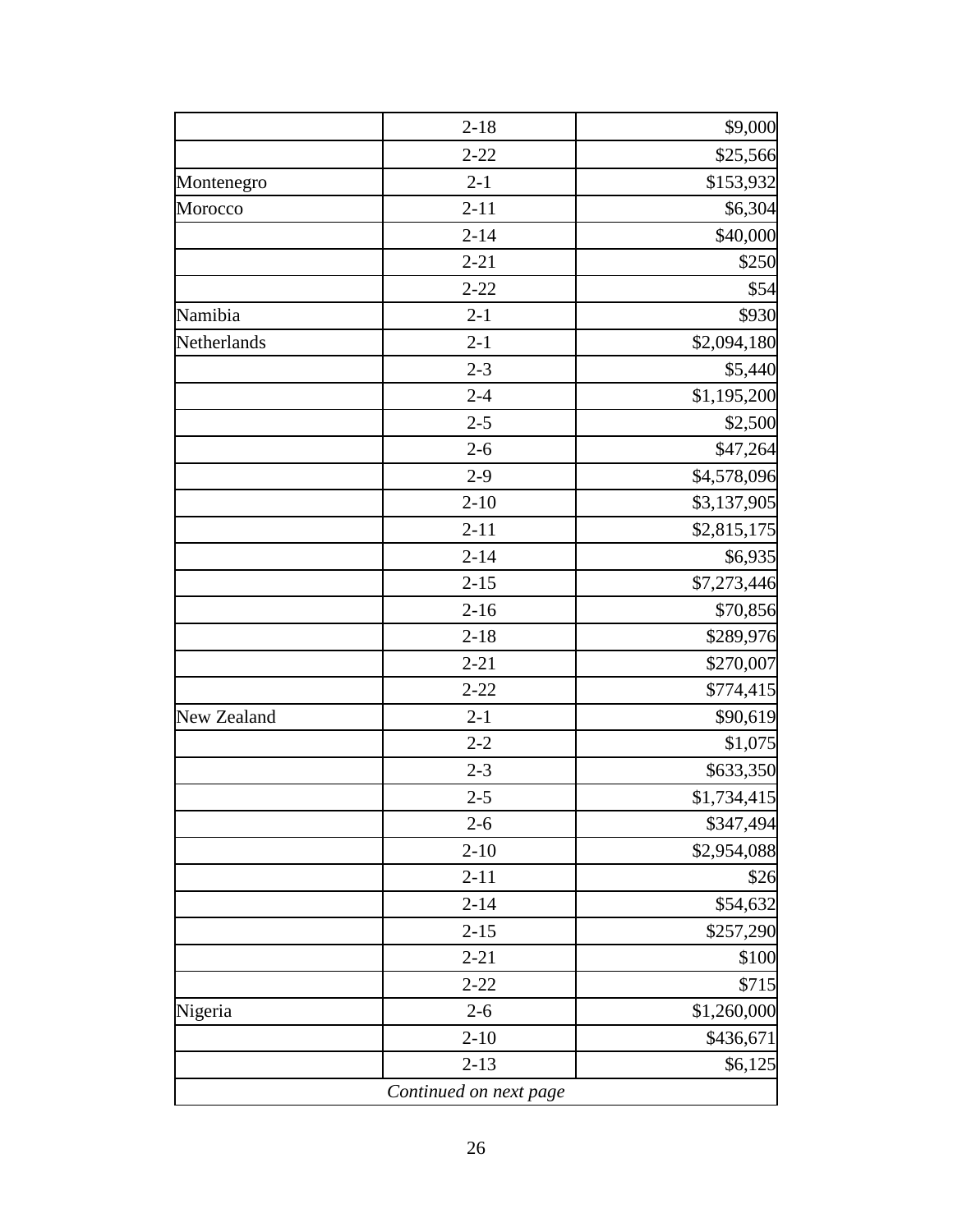| $2 - 2$<br>$2 - 3$<br>$2 - 5$<br>$2 - 6$<br>$2 - 7$<br>$2-9$<br>$2 - 10$<br>$2 - 11$<br>$2 - 15$<br>$2 - 18$<br>$2 - 21$<br>$2 - 22$<br>$2 - 1$<br>$2 - 4$ | \$223,612                                                                                                                                |
|------------------------------------------------------------------------------------------------------------------------------------------------------------|------------------------------------------------------------------------------------------------------------------------------------------|
|                                                                                                                                                            | \$1,055,500                                                                                                                              |
|                                                                                                                                                            | \$145,841<br>\$3,480,858<br>\$4,935<br>\$322,492<br>\$15,000<br>\$110,080<br>\$2,434,497<br>\$3,563<br>\$28,279<br>\$16,280<br>\$357,174 |
|                                                                                                                                                            |                                                                                                                                          |
|                                                                                                                                                            |                                                                                                                                          |
|                                                                                                                                                            |                                                                                                                                          |
|                                                                                                                                                            |                                                                                                                                          |
|                                                                                                                                                            |                                                                                                                                          |
|                                                                                                                                                            |                                                                                                                                          |
|                                                                                                                                                            |                                                                                                                                          |
|                                                                                                                                                            |                                                                                                                                          |
|                                                                                                                                                            |                                                                                                                                          |
|                                                                                                                                                            |                                                                                                                                          |
|                                                                                                                                                            |                                                                                                                                          |
|                                                                                                                                                            | \$1,655,598                                                                                                                              |
| $2 - 7$                                                                                                                                                    | \$27,540                                                                                                                                 |
| $2 - 11$                                                                                                                                                   | \$2,192                                                                                                                                  |
| $2 - 14$                                                                                                                                                   | \$183,429                                                                                                                                |
| $2 - 21$                                                                                                                                                   | \$278,166                                                                                                                                |
| $2 - 22$                                                                                                                                                   | \$50,685                                                                                                                                 |
| $2 - 1$                                                                                                                                                    | \$140,140                                                                                                                                |
| $2 - 6$                                                                                                                                                    | \$19,444,625                                                                                                                             |
| $2 - 13$                                                                                                                                                   | \$66,475                                                                                                                                 |
| $2 - 22$                                                                                                                                                   | \$500                                                                                                                                    |
| $2 - 10$                                                                                                                                                   | \$192,490                                                                                                                                |
| $2 - 1$                                                                                                                                                    | \$316,992                                                                                                                                |
| $2 - 2$                                                                                                                                                    | \$17,400                                                                                                                                 |
| $2 - 3$                                                                                                                                                    | \$139,920                                                                                                                                |
| $2 - 7$                                                                                                                                                    | \$66,545                                                                                                                                 |
| $2-9$                                                                                                                                                      | \$201,386                                                                                                                                |
| $2 - 10$                                                                                                                                                   | \$103,638                                                                                                                                |
| $2 - 11$                                                                                                                                                   | \$35,079                                                                                                                                 |
| $2 - 18$                                                                                                                                                   | \$1,234,640                                                                                                                              |
| $2 - 21$                                                                                                                                                   | \$180                                                                                                                                    |
| $2 - 22$                                                                                                                                                   | \$760                                                                                                                                    |
|                                                                                                                                                            | Continued on next page                                                                                                                   |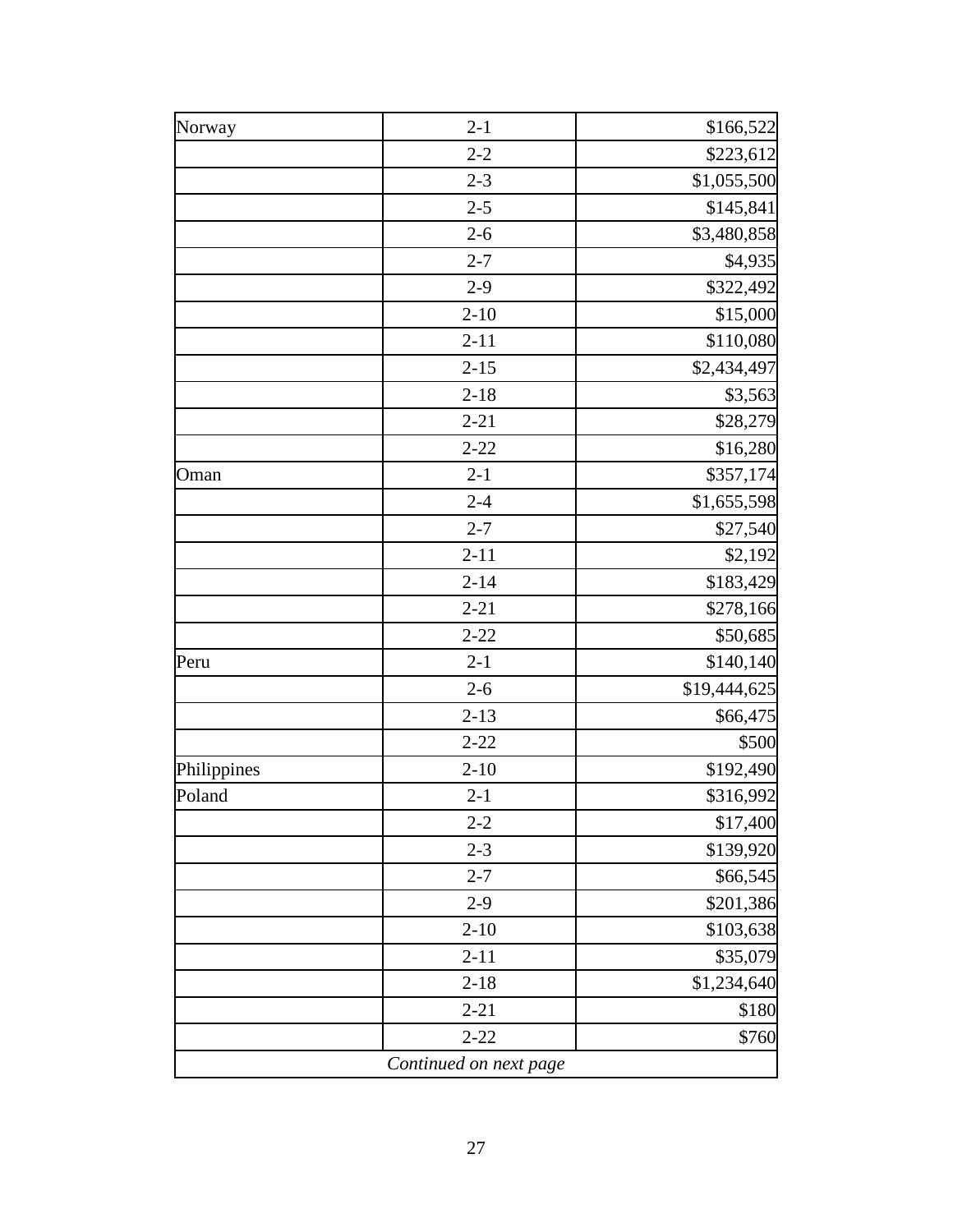| Portugal                  | $2 - 9$  | \$557,148    |
|---------------------------|----------|--------------|
|                           | $2 - 10$ | \$53,657     |
|                           | $2 - 15$ | \$10,104     |
|                           | $2 - 22$ | \$40,000     |
| Puerto Rico               | $2 - 11$ | \$26,398     |
|                           | $2 - 15$ | \$8,757      |
| Qatar                     | $2 - 6$  | \$660,000    |
| Romania                   | $2 - 11$ | \$1,990      |
| <b>Russian Federation</b> | $2 - 1$  | \$1,599      |
| Saudi Arabia              | $2 - 1$  | \$1,860,499  |
|                           | $2 - 2$  | \$2,957,810  |
|                           | $2 - 3$  | \$6,092,760  |
|                           | $2 - 5$  | \$1,476,836  |
|                           | $2 - 6$  | \$71,259,172 |
|                           | $2 - 8$  | \$303,660    |
|                           | $2 - 11$ | \$37,598     |
|                           | $2 - 13$ | \$1,030,201  |
|                           | $2 - 14$ | \$1,023,891  |
|                           | $2 - 15$ | \$4,664,000  |
|                           | $2 - 18$ | \$189        |
|                           | $2 - 21$ | \$2,361,858  |
|                           | $2 - 22$ | \$2,572,230  |
| Singapore                 | $2 - 1$  | \$11,000     |
|                           | $2 - 3$  | \$6,373,173  |
|                           | $2 - 6$  | \$1,800,401  |
|                           | $2 - 7$  | \$132,240    |
|                           | $2 - 8$  | \$1,108,365  |
|                           | $2 - 10$ | \$2,069,953  |
|                           | $2 - 11$ | \$143,037    |
|                           | $2 - 14$ | \$42,727     |
|                           | $2 - 21$ | \$5,041      |
|                           | $2 - 22$ | \$45,499     |
| Slovakia                  | $2 - 1$  | \$26,271     |
| Slovenia                  | $2 - 1$  | \$2,064      |
|                           | $2 - 13$ | \$20,160     |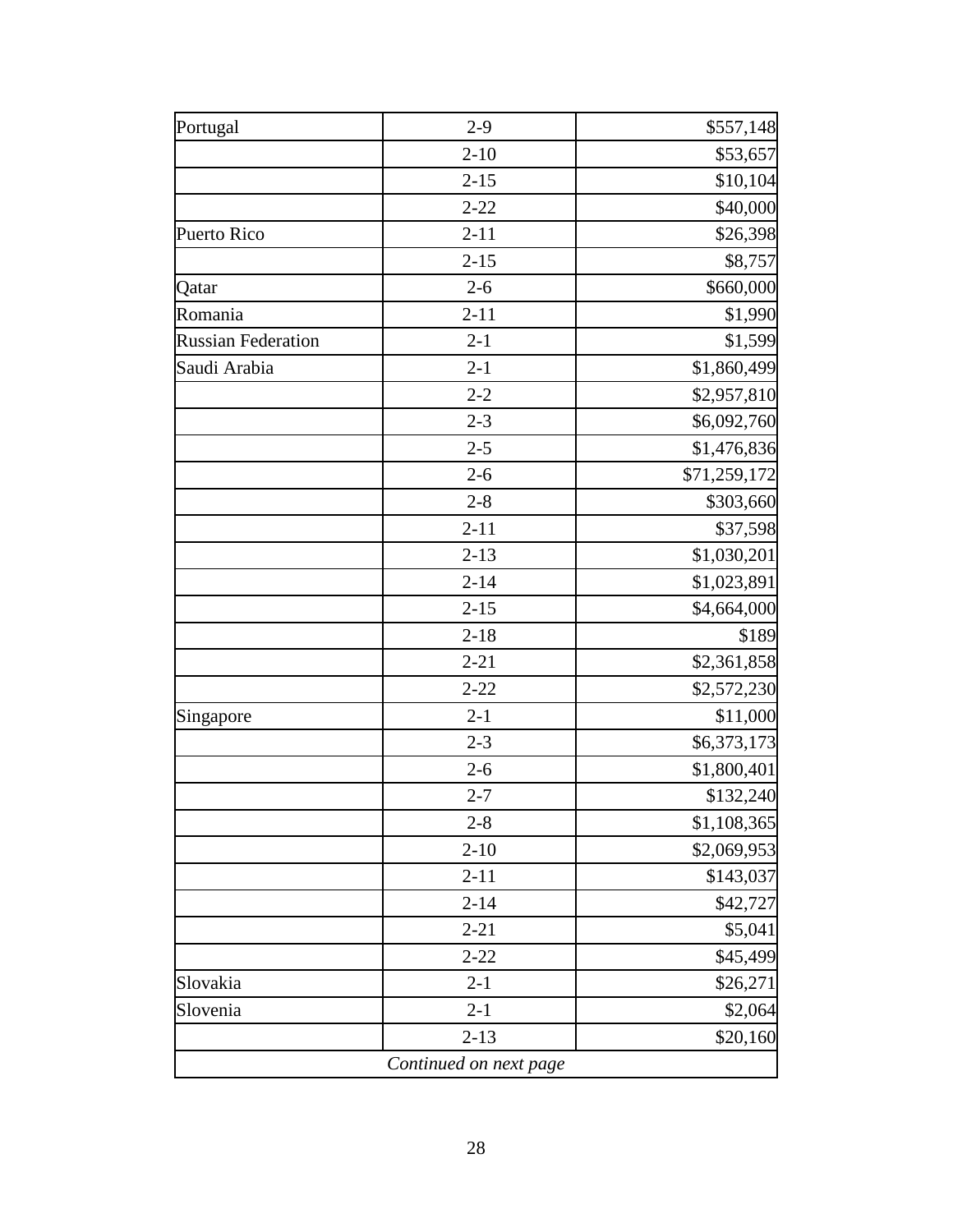| $2 - 1$  | \$56,863    |
|----------|-------------|
| $2 - 6$  | \$1,256,092 |
| $2 - 11$ | \$1,552,787 |
| $2 - 15$ | \$27,000    |
| $2 - 17$ | \$1,177,350 |
| $2 - 21$ | \$14,431    |
| $2 - 22$ | \$250       |
| $2 - 1$  | \$30,464    |
| $2 - 5$  | \$99,418    |
| $2 - 7$  | \$34,980    |
| $2-9$    | \$5,337,066 |
| $2 - 10$ | \$2,558,178 |
| $2 - 11$ | \$2,685,452 |
| $2 - 14$ | \$1,194,457 |
| $2 - 15$ | \$31,001    |
| $2 - 17$ | \$617,561   |
| $2 - 18$ | \$294,375   |
| $2 - 21$ | \$11,690    |
| $2 - 22$ | \$1,516,001 |
| $2 - 1$  | \$2,069     |
| $2 - 3$  | \$4,292,727 |
| $2 - 6$  | \$101,680   |
| $2 - 10$ | \$2,579,766 |
| $2 - 11$ | \$692,636   |
| $2 - 14$ | \$882,999   |
| $2 - 15$ | \$1,305,888 |
| $2 - 16$ | \$29,298    |
| $2 - 17$ | \$164,720   |
| $2 - 18$ | \$94,796    |
| $2 - 21$ | \$5,607,664 |
| $2 - 22$ | \$4,124,864 |
| $2 - 3$  | \$450       |
| $2 - 1$  | \$37,083    |
| $2 - 3$  | \$17,712    |
| $2 - 4$  | \$14,000    |
|          |             |
|          |             |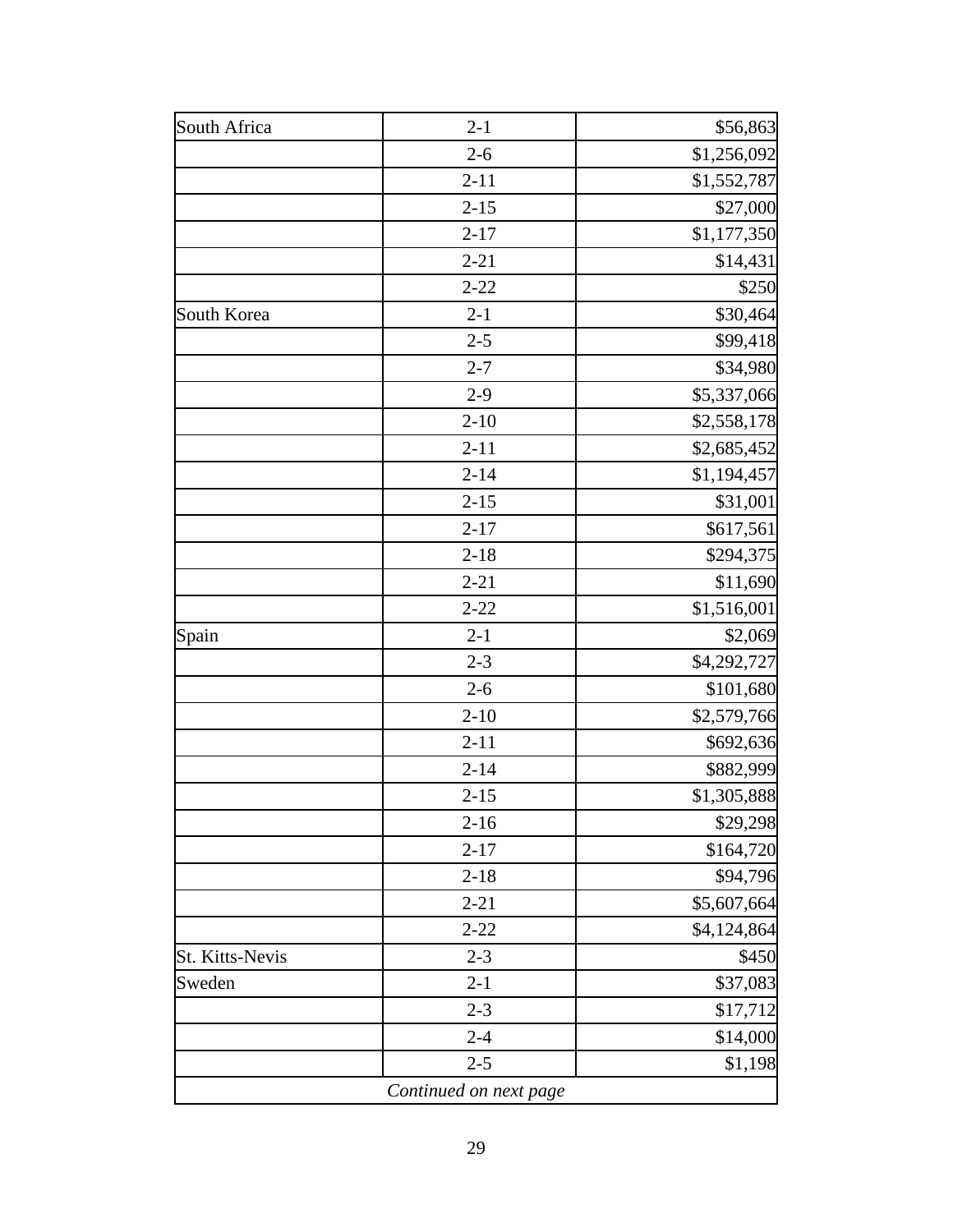|             | $2 - 6$                | \$8,309,791 |
|-------------|------------------------|-------------|
|             | $2-9$                  | \$386,181   |
|             | $2 - 10$               | \$1,292,858 |
|             | $2 - 11$               | \$134,589   |
|             | $2 - 14$               | \$130,987   |
|             | $2 - 15$               | \$13,640    |
|             | $2 - 17$               | \$1,226,940 |
|             | $2 - 21$               | \$607,417   |
|             | $2 - 22$               | \$879,888   |
| Switzerland | $2 - 1$                | \$144,197   |
|             | $2 - 3$                | \$385,520   |
|             | $2 - 5$                | \$1,440,849 |
|             | $2 - 6$                | \$1,500,418 |
|             | $2 - 7$                | \$299,700   |
|             | $2 - 10$               | \$976,231   |
|             | $2 - 11$               | \$181,581   |
|             | $2 - 15$               | \$1,785,604 |
|             | $2 - 21$               | \$389,189   |
|             | $2 - 22$               | \$41,235    |
| Taiwan      | $2 - 11$               | \$307,892   |
|             | $2 - 17$               | \$73        |
|             | $2 - 21$               | \$80,000    |
|             | $2 - 22$               | \$41,450    |
| Tanzania    | $2 - 1$                | \$300       |
|             | $2 - 3$                | \$160       |
| Thailand    | $2 - 1$                | \$8,141     |
|             | $2 - 10$               | \$6,032,403 |
|             | $2 - 11$               | \$10,728    |
|             | $2 - 13$               | \$3,625     |
|             | $2 - 22$               | \$40,000    |
| Tunisia     | $2 - 10$               | \$5,989,166 |
| Turkey      | $2 - 1$                | \$1,600     |
|             | $2 - 5$                | \$544,876   |
|             | $2 - 6$                | \$171,164   |
|             | $2 - 10$               | \$369,537   |
|             | $2 - 14$               | \$323,832   |
|             | Continued on next page |             |
|             |                        |             |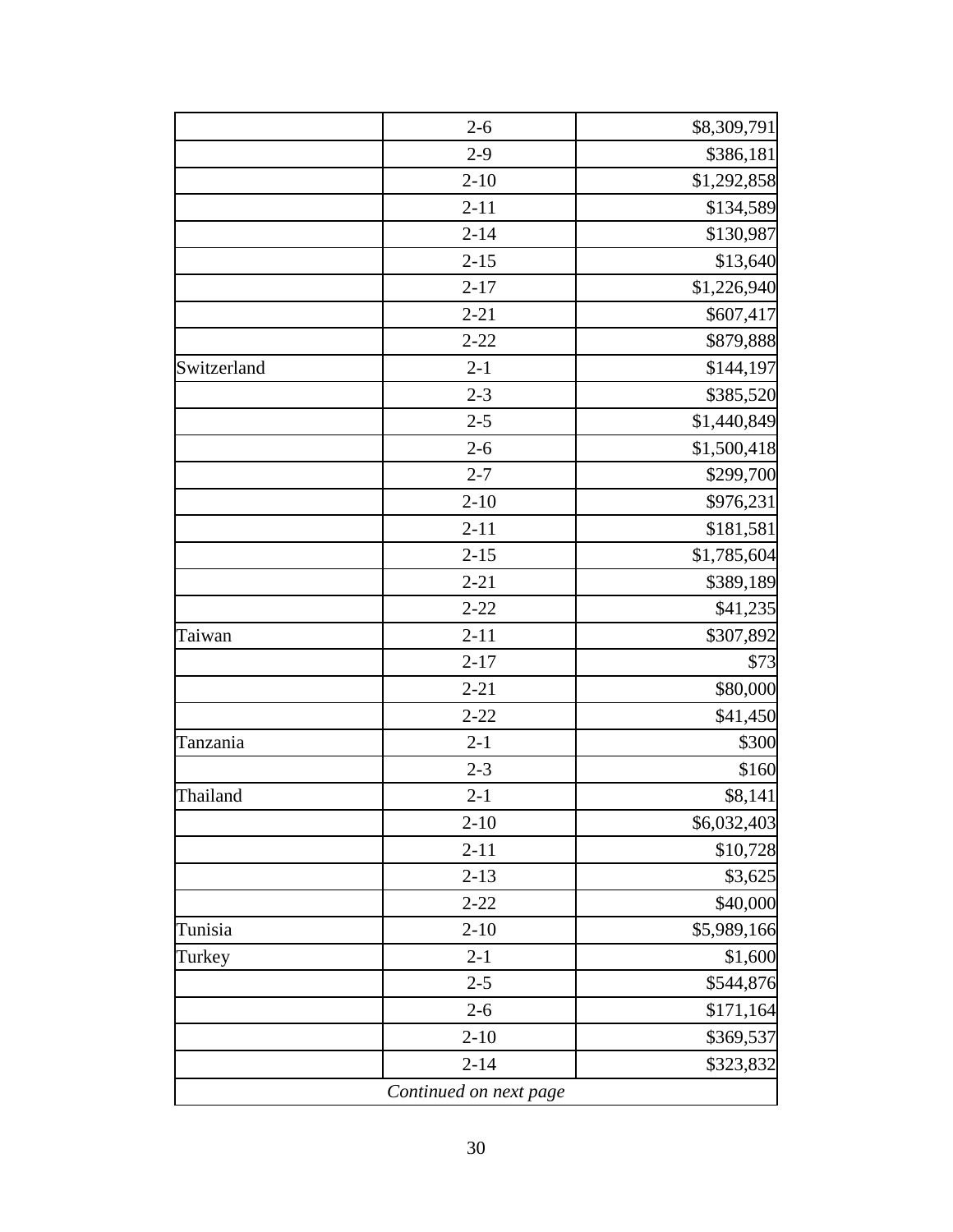|                             | $2 - 15$ | \$4,034,089  |
|-----------------------------|----------|--------------|
|                             | $2 - 17$ | \$122,357    |
|                             | $2 - 21$ | \$1,847,410  |
|                             | $2 - 22$ | \$142,689    |
| Ukraine                     | $2 - 1$  | \$109,871    |
|                             | $2 - 11$ | \$44,994     |
|                             | $2 - 22$ | \$270        |
| <b>United Arab Emirates</b> | $2 - 1$  | \$1,423,938  |
|                             | $2 - 6$  | \$351,051    |
|                             | $2 - 10$ | \$1,004,295  |
|                             | $2 - 11$ | \$19,495     |
|                             | $2 - 15$ | \$119,500    |
|                             | $2 - 17$ | \$589,020    |
|                             | $2 - 18$ | \$24,400     |
|                             | $2 - 21$ | \$3,750      |
|                             | $2 - 22$ | \$94,279     |
| <b>United Kingdom</b>       | $2 - 1$  | \$4,153,821  |
|                             | $2 - 2$  | \$45,120     |
|                             | $2 - 3$  | \$3,526,337  |
|                             | $2 - 4$  | \$945,117    |
|                             | $2 - 5$  | \$6,113,465  |
|                             | $2 - 6$  | \$699,871    |
|                             | $2-9$    | \$19,862,804 |
|                             | $2 - 10$ | \$9,262,885  |
|                             | $2 - 11$ | \$13,690,394 |
|                             | $2 - 13$ | \$1,935      |
|                             | $2 - 14$ | \$11,632,716 |
|                             | $2 - 15$ | \$12,510,263 |
|                             | $2 - 16$ | \$976,593    |
|                             | $2 - 17$ | \$250,133    |
|                             | $2 - 18$ | \$982,570    |
|                             | $2 - 21$ | \$10,033,332 |
|                             | $2 - 22$ | \$7,173,190  |
| Vietnam                     | $2 - 1$  | \$6,482      |
| Yemen                       | $2 - 15$ | \$32,000     |